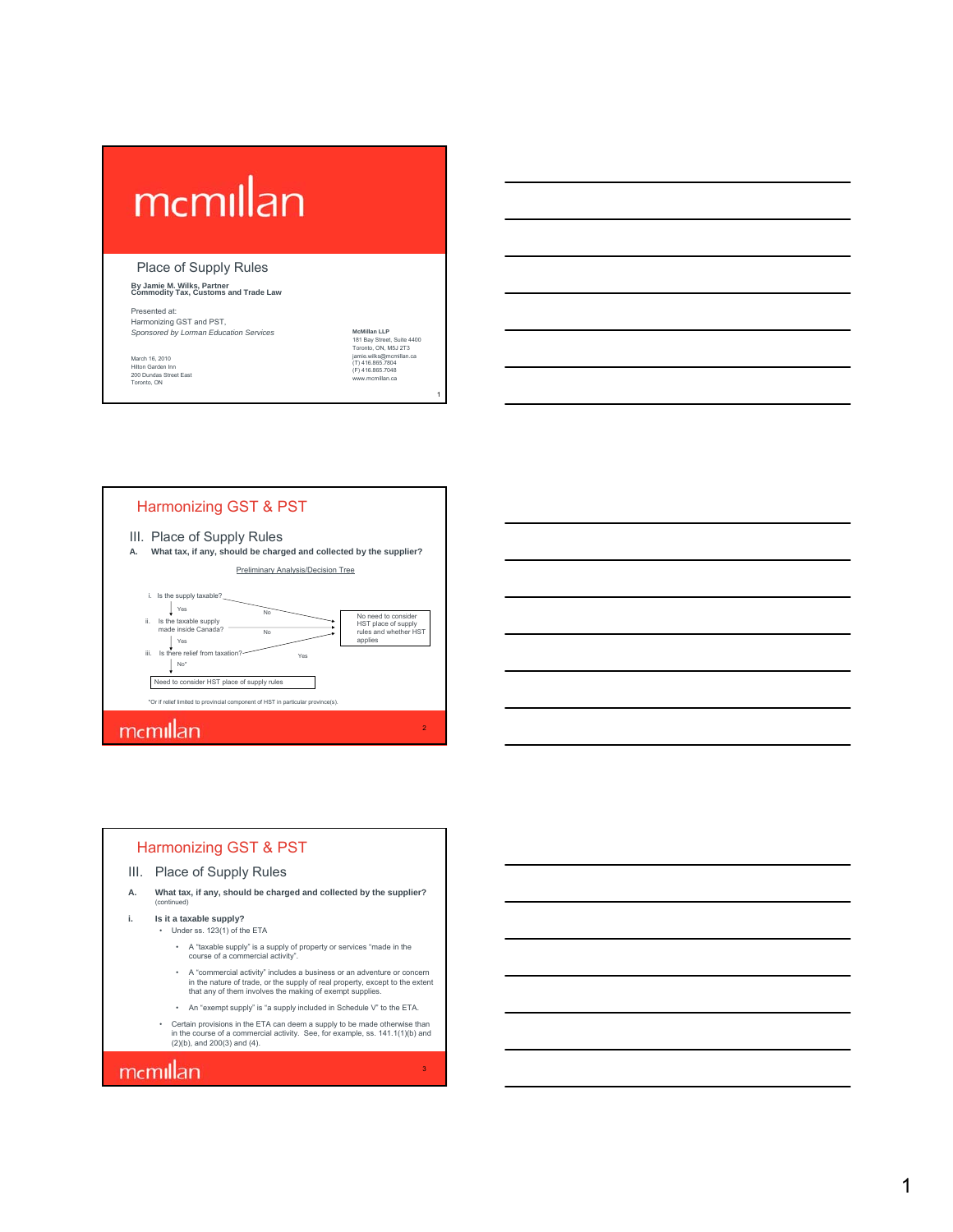- III. Place of Supply Rules
- **A. What tax, if any, should be charged and collected by the supplier?** (continued)
- **ii. Is it a taxable supply made inside or outside Canada?**

• Ss. 165(1) of the ETA imposes 5% federal GST rate on the consideration payable for a taxable supply made in Canada.

• Ss. 165(2) of the ETA imposes 7% / 8% provincial component of HST on the consideration for a taxable supply made in a participating province.

4

6

### mcmillan

#### Harmonizing GST & PST

#### III. Place of Supply Rules

- **A. What tax, if any, should be charged and collected by the supplier?**
- **ii. Is it a taxable supply made inside or outside Canada?** (continued)
	- In most situations, a registered supplier collects the GST or HST payable (notable exception for a taxable sale of real property where the purchaser is registered for the GST/HST).
	- Rules for determining whether the place of supply is inside or outside<br>Canada are found in sections 142, 142.1 (telecommunication services), 143<br>(supply of personal property and services, other than the supply of an<br>admi

### mcmillan

#### Harmonizing GST & PST

- III. Place of Supply Rules
- **A. What tax, if any, should be charged and collected by the supplier?** (cont
- **iii. Is there relief from taxation?**
	- Examples include:
		- Zero-rated taxable supplies in schedule VI to the ETA are taxed at a 0% rate (GST/HST-free) pursuant to ss. 165(3) of the ETA.
		- Sales to diplomats.
		- Sales to Indians situated on a reserve.
		- Point-of-sale relief from 8% provincial component of HST for certain categories of goods (e.g., books, children's clothing). The categories depend on the particular province.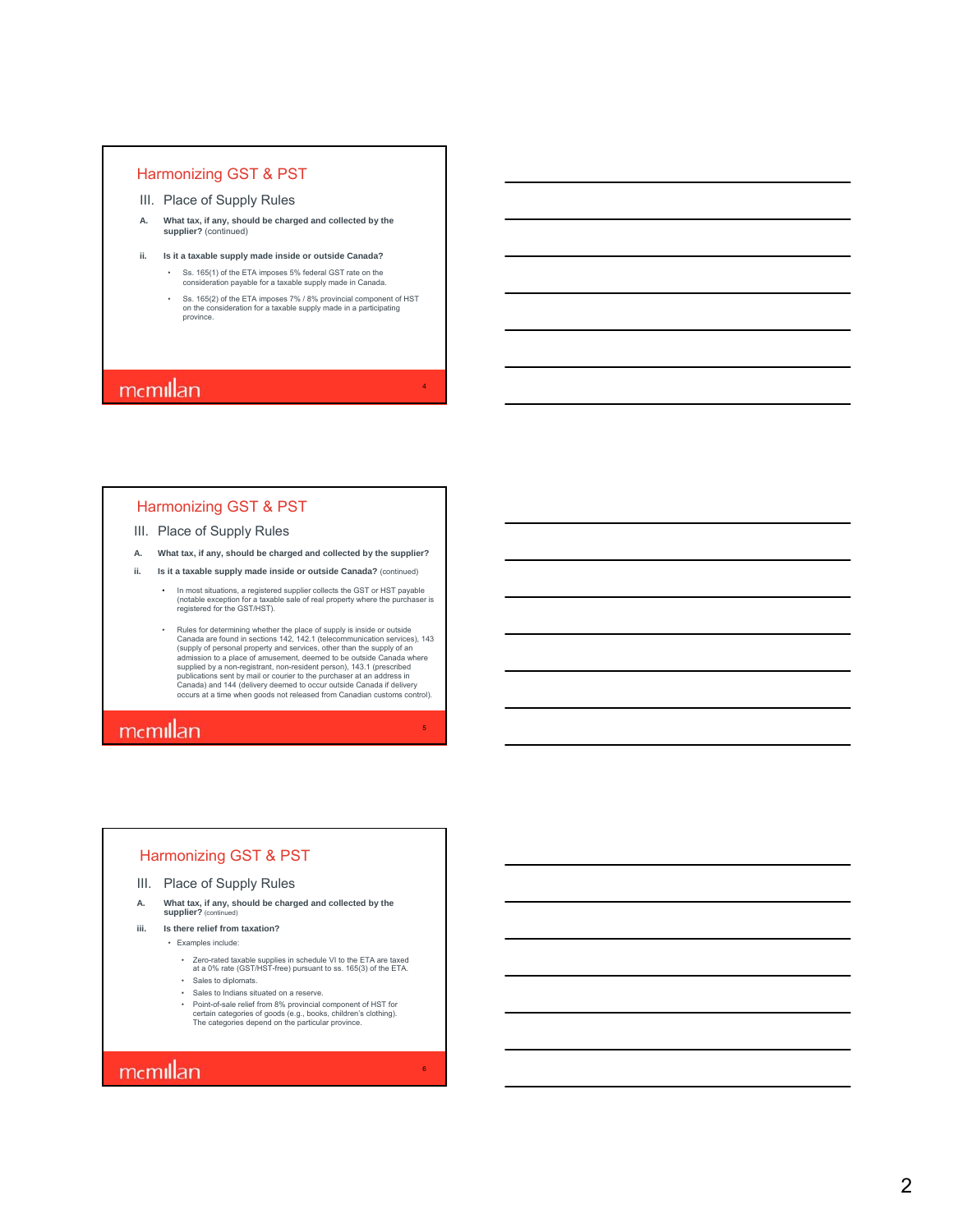- III. Place of Supply Rules
- **A. What tax, if any, should be charged and collected by the supplier?**
- **iii.** Is there relief from taxation? (continued) • Schedule VI Zero-rated supplies under:
	- Part I Prescription Drugs
	- Part II Medical and Assistive Devices
	- Part III Basic Groceries
	- Part IV Agriculture and Fishing
	- Part V Exports (other than Financial Services)
	- Parts VI and VII International Travel and Transportation

7

8

9

• Part VIII - International Organizations and Officials • Part IX – Exported Financial Services

### mcmillan

#### Harmonizing GST & PST

- III. Place of Supply Rules
- **B. Should HST apply at the 12% BC rate or 13% rate of other participating HST provinces? Or should the 5% GST rate apply?**
	- ETA, s. 144.1 A supply made in Canada is considered made in a particular province under the rules set out in Schedule IX to the ETA. A supply made in Canada that is not considered made in a participating HST province in Schedule IX is deemed to be made in a nonparticipating province.

# memillan

#### Harmonizing GST & PST

#### III. Place of Supply Rules

- **B. Should HST apply at the 12% BC rate or 13% rate of other participating HST provinces? Or should the 5% GST rate apply?** (continued)
	- GST/HST amendments to ETA passed into law on December 15, 2009: ETA, ss. 123(1):
		- "participating province" means:
		- (a) a province or area referred to in Schedule VIII to the ETA, and (b) a prescribed province if there is a HST agreement with that province.
		-
		- HST provincial "tax rate" means:
		- (a) a prescribed rate; or (b) as identified in Schedule VIII.
	- Amends Schedule VIII by adding Ontario and BC with 8% and 7% provincial tax rate, respectively. All other participating provinces (Nfld/Labrador, NB and NS) will continue to be 8%.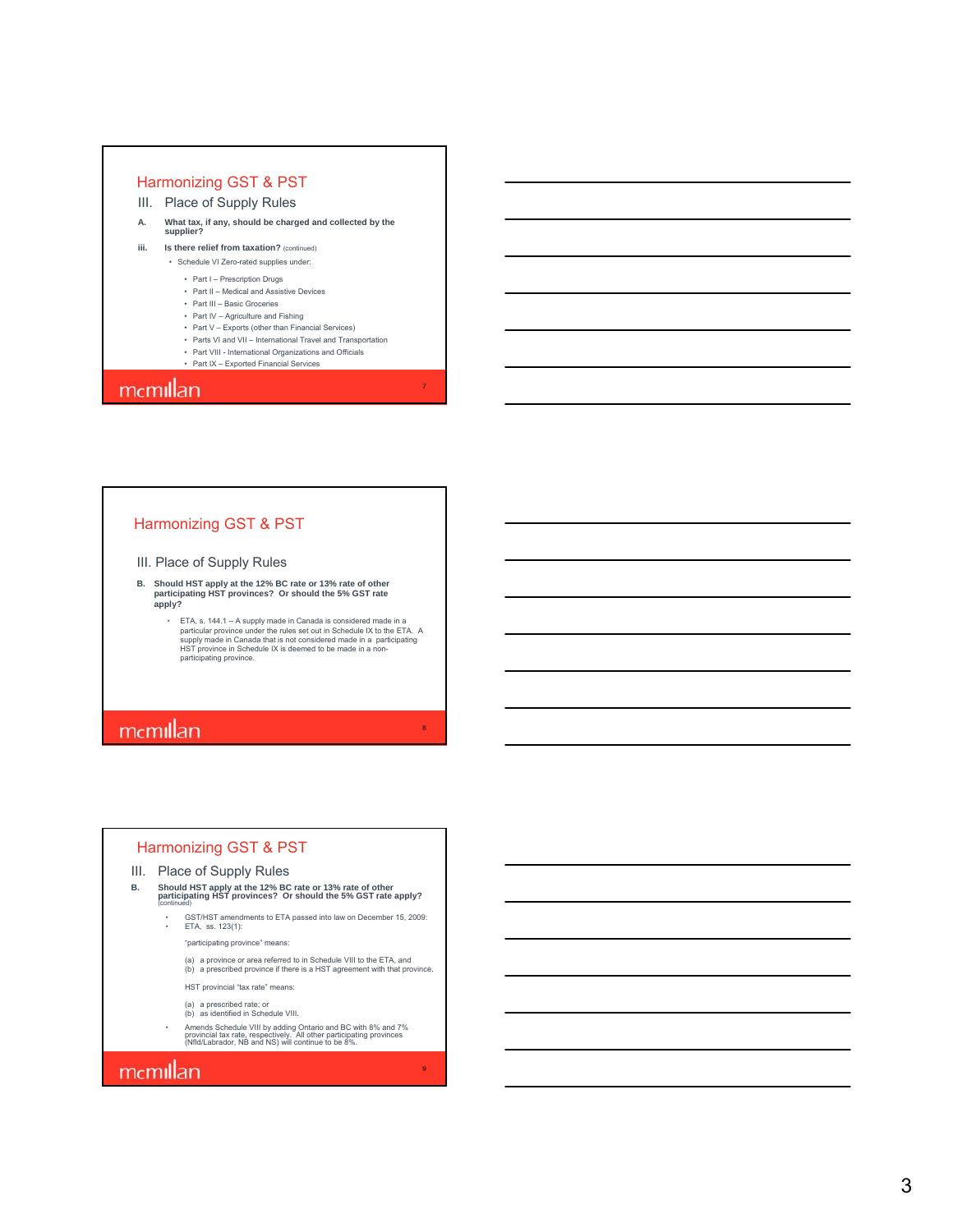- III. Place of Supply Rules
- **B. Should HST apply at the 12% BC rate or 13% rate of other participating HST provinces? Or should the 5% GST rate apply?** (continued)

•HST is national, not provincial or regional, in scope in many respects.

- A single, combined GST and HST registration; No requirement of "carrying on business" in, or "nexus" to, a participating HST province.
- 
- 
- involver and exported supplies from a participating province<br>into another province or territory (outside the HST region).<br>
Province in Archiver is responsible for charging and collecting<br>
GST or HST, as applicable, on a t
- 
- A combined GST/HST return. ITC claims to recover GST and HST paid. Available to all GST/HST registrants.

10

11

12

### mcmillan

#### Harmonizing GST & PST

#### III. Place of Supply Rules

- **B. Should HST apply at the 12% BC rate or 13% rate of other participating HST provinces? Or should the 5% GST rate apply?** (continued)
	- Where no tax relief is available, a registered supplier charges and collects:
		- 12% HST for a taxable supply made in BC;
		- 13% HST for a taxable supply made in participating province other than BC; or
		- 5% GST for a taxable supply made in Canada outside the HST region.

### mcmillan

#### Harmonizing GST & PST

#### III. Place of Supply Rules

**B. Should HST apply at the 12% BC rate or 13% rate of other participating HST provinces? Or should the 5% GST rate apply?** (continued)

- What are the objectives of the HST place of supply rules for transactions affecting multiple jurisdictions (inter-provincial transactions) within Canada?
	- Ease administrative compliance.
	- Level the playing field.
	- Avoid double tax.
	- Avoid transactions unfairly escaping HST.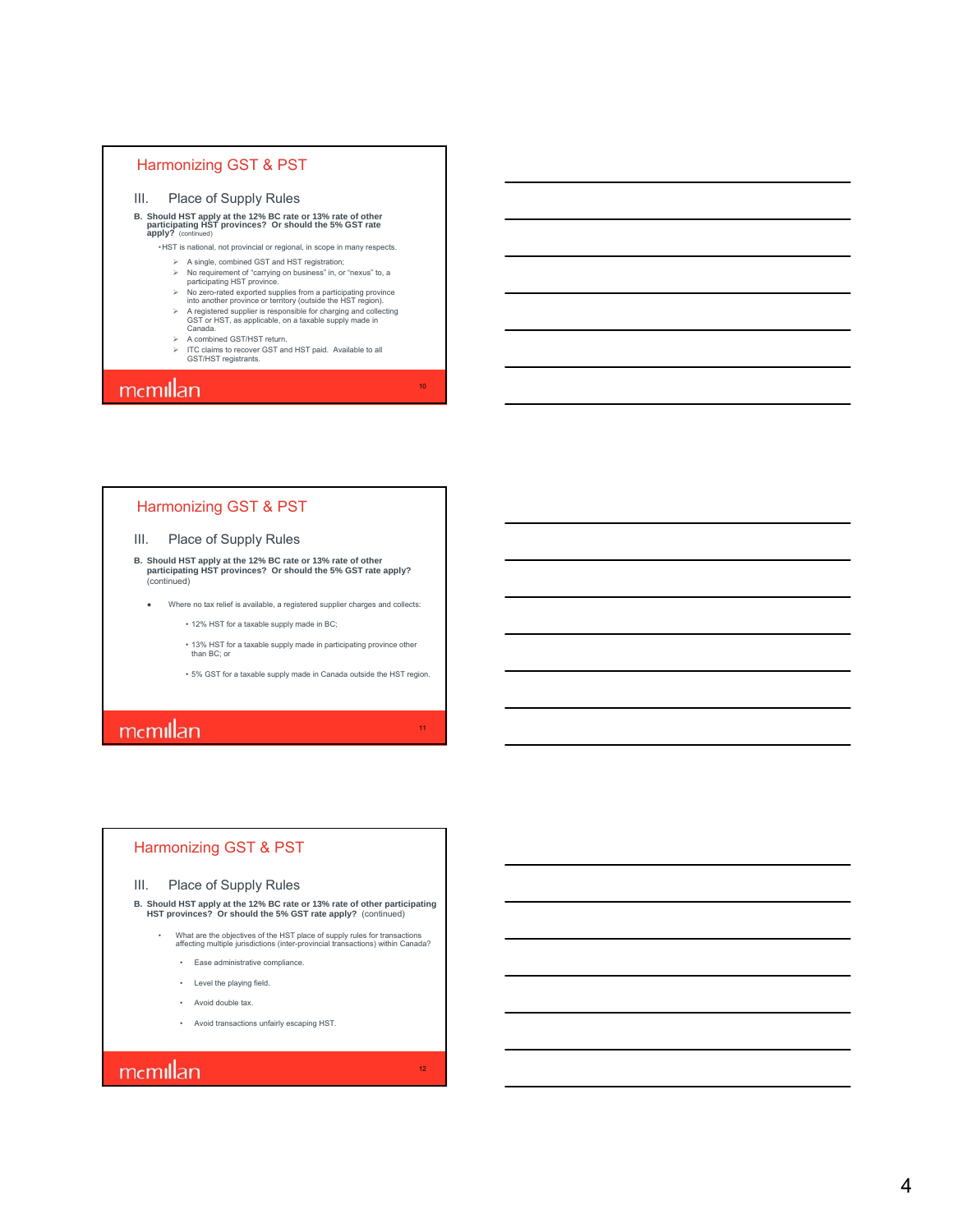- III. Place of Supply Rules
- **C. What are the HST place of supply rules for goods, intangible personal property, real property and services?**
- **1. Goods Selling Goods: Sections 1 and 3, Part II, Schedule IX to the ETA**
	- Section 1: Depends on the province in which the goods are delivered or made available to the "recipient" of the taxable supply.
	- Section 3: Regardless of the delivery terms, delivery considered to occur in the destination province, not the origin province, where either:
		- $\triangleright$  The supplier ships the goods to the destination specified in the carriage contract, or
		- $\triangleright$  Transfers possession to a common carrier or consignee that the supplier has retained on behalf of the recipient to ship the goods to the destination, or

13

14

15

 $\triangleright$  Sends the goods by mail or courier to the destination.

### mcmillan

#### Harmonizing GST & PST

#### III. Place of Supply Rules

**C. What are the HST place of supply rules for goods, intangible personal property, real property and services?**

#### **1. Goods Selling Goods** (continued)

• Destination rather than origin test demonstrates the national character of HST. • Registered supplier may not be carrying on business in, have a PE in, or nexus with, a<br>participating province, but still could be obligated to charge and collect HST in respect of<br>goods sold and delivered into the provin

Example derived from TIB-078 – "Place of Supply Rules under the HST":

A registered parts manufacturer in Alberta sells components to a registered parts assembler in New Brunswick. The delivery terms are f.o.b. the manufacturer's Alberta<br>plant. Despite the delivery terms indicating delivery in Alberta, s. 3 overrides the delivery<br>terms to deem delivery to occur in NB becau

### mcmillan

#### Harmonizing GST & PST

#### III. Place of Supply Rules

**C. What are the HST place of supply rules for goods, intangible personal property, real property and services?**

**1. Goods**

**Selling Goods** (continued)

• Simplifies compliance for customers who are ineligible to claims ITCs to fully recover HST paid by not imposing on them obligations to report, self-assess and remit provincial component of HST to CRA.

- Simplifies CRA's enforcement. Much more administratively difficult to audit and assess multiple unregistered customers than to hold a single registered supplier accountable.
- Would inevitably be tax leakage because of non-compliant consumers. • Put suppliers outside a participating province (such as mail-order and internet-order businesses) on an equal competitive footing with suppliers within the province.

### mcmillan

5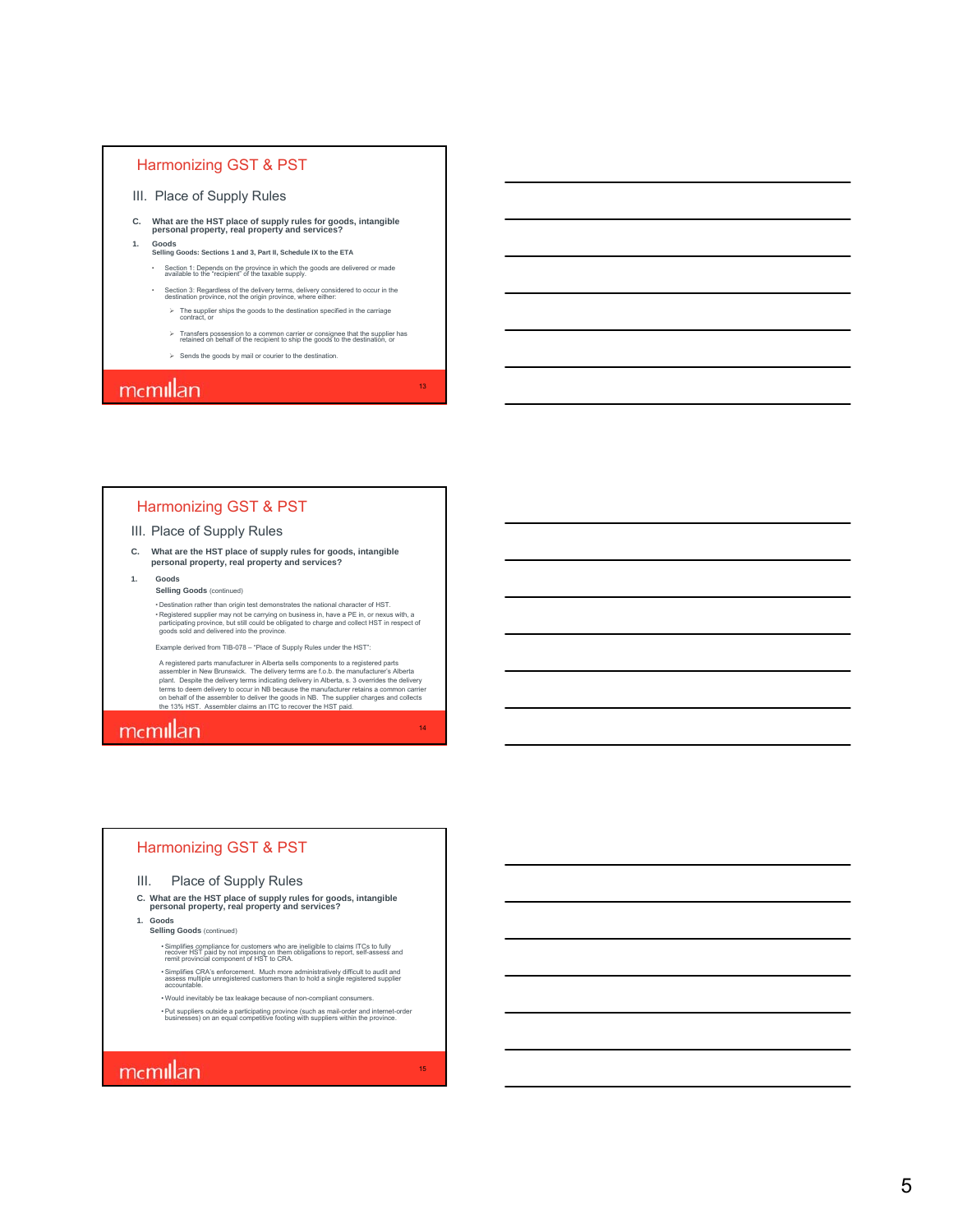- III. Place of Supply Rules
- **C. What are the HST place of supply rules for goods, intangible personal property, real property and services? 1. Goods** (continued)
	- **Supplying Goods otherwise than by way of sale (lease, license, etc.)**

Sections 2, 3 and 4, Part II, Schedule IX and ss. 136.1(1) of the ETA:

- Ss.  $2(a)$  Where continuous possession or use of the good does not<br>exceed 3 months, the province in which the supplier delivers or<br>makes available the good to the recipient.<br>The "destination" override for place of delive
	- (i) **in the case of a specified motor vehicle**, the province in which the vehicle is required to be registered at the time the supply is made, and
		- (ii) **in any of other case**, the province in which the "ordinary location" of the good is situated at the time of the supply.

16

17

18

### mcmillan

#### Harmonizing GST & PST

#### III. Place of Supply Rules

- **C. What are the HST place of supply rules for goods, intangible personal property, real property and services?**
- **1. Goods Supplying Goods otherwise than by way of sale (lease, license, etc.)** (continued) Ss.136.1(1):

Each "lease interval" there is a separate supply of the good. The supply for a particular lease interval is deemed to be made on the earliest of:

(i) the first day of the lease interval, (ii) the due date for payment for the lease interval; and (iii) the date on which the payment is made.

Where lease of goods for greater than 3 months, place of supply for HST purposes (the<br>"ordinary location" of the goods) has to be determined separately for each supply (lease<br>interval) at the time each supply is made.

However, pursuant to ss.136.1(1)(d), whether each supply is made inside or outside<br>Canada is determined as if there were not separate supplies (a once-and-for-all test at<br>the outset for determining whether supplies are mad

### mcmillan

#### Harmonizing GST & PST

#### III. Place of Supply Rules

- **C. What are the HST place of supply rules for goods, intangible personal property, real property and services?** (continued) **Part I, Schedule IX definitions:**
	- s.1 "lease interval" incorporates meaning in section 136.1 of the ETA, essentially corresponds with the period covered by a lease payment.
	- s.2 "place of negotiation" supplier's PE at which the principal negotiator<br>of the supply agreement works, or to which that individual ordinarily reports<br>in relation to his activities relating to the supply. The term
	-
	- s.3 Property deemed delivered or service deemed performed according to the terms of the supply agreement if the agreement is not fulfilled.
	- s.4 Parties can mutually agree as to the "ordinary location" of goods from time to time .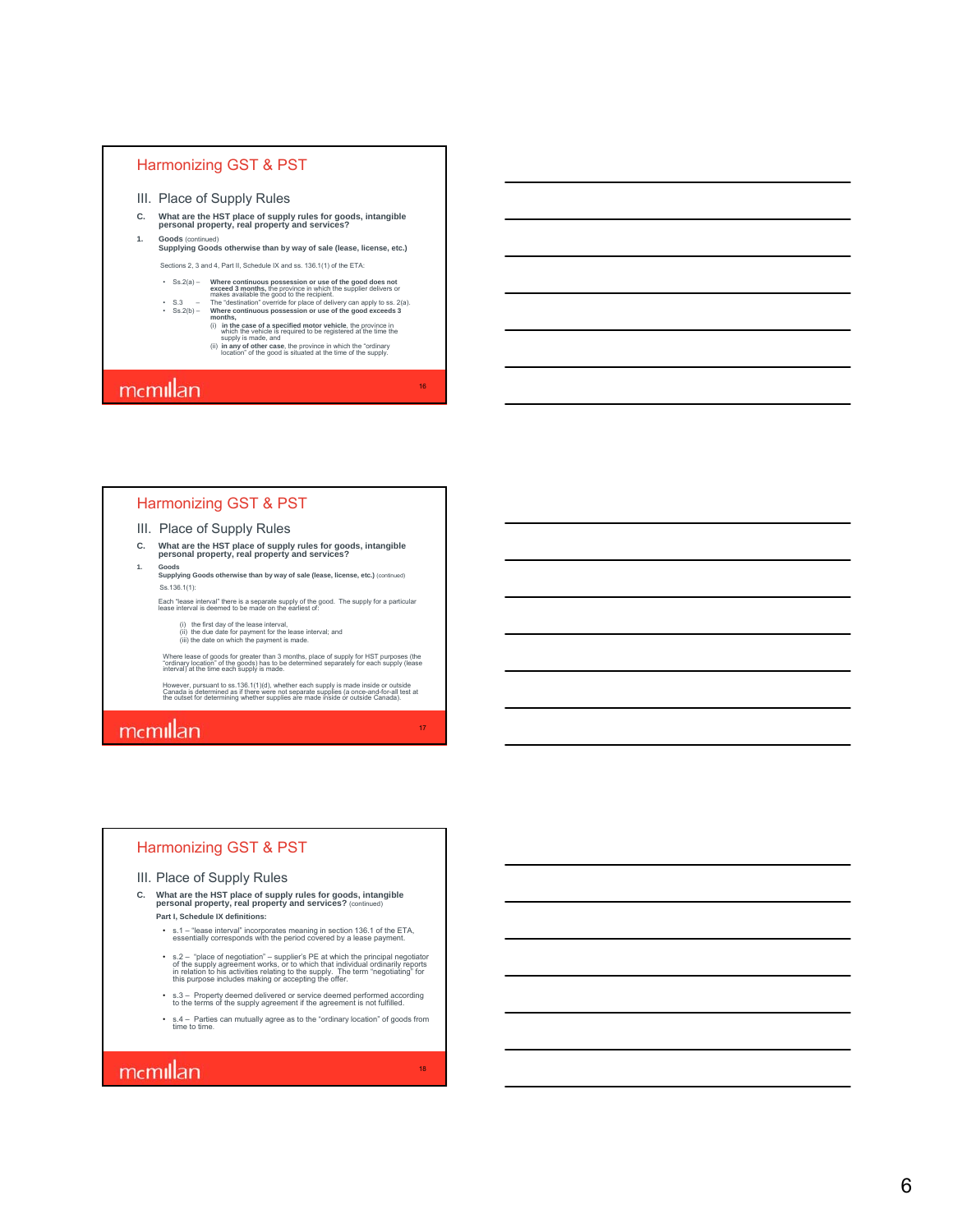- III. Place of Supply Rules
- **C. What are the HST place of supply rules for goods, intangible personal property, real property and services?** (continued)
- **2. Part III, Schedule IX to the ETA, intangible personal property (These rules will change effective May 1, 2010.)** Relating to real property

 $\cdot$  Ss. 2(a)

- 
- (i) all of substantially all (i.e., 90% or more) of the Canadian real property is in the<br>province; or<br>(ii) the "place of negotiation" of the supply of the intangible personal property is in the<br>province and > 10% of the re
- Relating to goods

 $\cdot$  Ss. 2(b)

(i) > 90% of the goods ordinarily located in Canada is ordinarily located in the province; or<br>(ii) the "place of negotiation" of the supply of the intangible personal property is in the province<br>and >10% of the goods are

19

20

21

### mcmillan

#### Harmonizing GST & PST

# III. Place of Supply Rules<br>c. What are the HST place of supply

- 
- C. What are the HST place of supply rules for goods, intangible<br>personal property, real property and services?<br>2. Part III, Schedule IX to the ETA, intangible personal property (continued)<br>(These rules will change effectiv

Relating to services to be performed

 $\bullet$  Ss. 2(c)

- (i)  $\geq$  90% of the services performed in Canada is in the province; or
- (ii) the "place of negotiation" of the supply of the intangible personal property is in the province and >10% of the services are performed in the province.

Not related to real property, goods or services

 $\bullet$  Ss. 2(d)

- (i) > 90% of the Canadian rights can **only** be used in the province; or
- (ii) the "place of negotiation" of the supply is in the province and the property can be used >10% (or for non-FIs, to some extent) in the province.

### mcmillan

#### Harmonizing GST & PST

III. Place of Supply Rules

- **C. What are the HST place of supply rules for goods, intangible personal property, real property and services?** (continued)
- **3. Real property, Part IV, Schedule IX to the ETA:\***

Section 1 – Supplied in the province where situated. Remember section 136.2, ETA.

- Section 2 A service in relation to real property is supplied in a province if:
- (a)  $\geq 90\%$  of the Canadian real property is in the province; or
- (b) place of negotiation of the supply of service is in the province and >10% of the real property is in the province.

\*To change effective May 1, 2010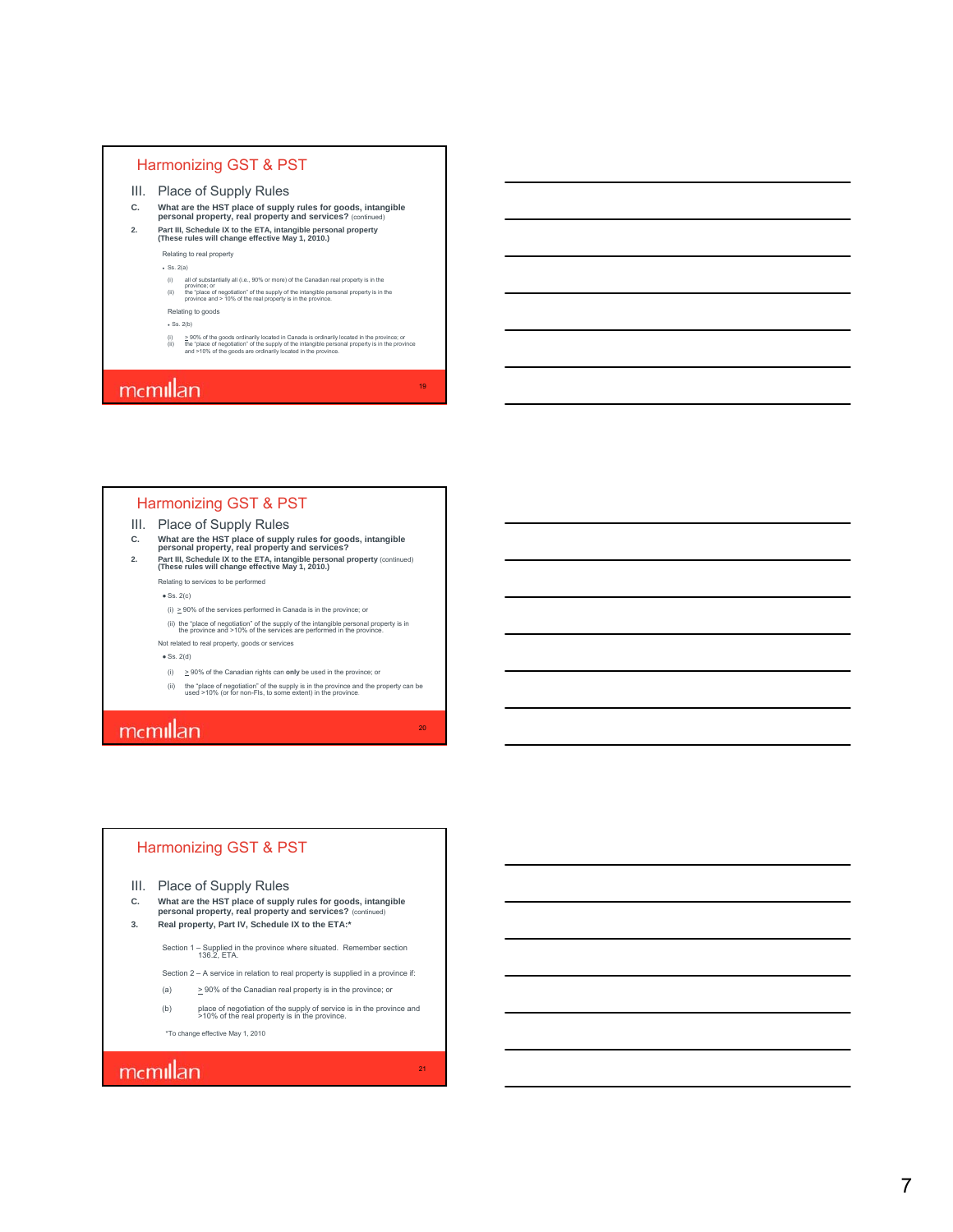- III. Place of Supply Rules
- **C. What are the HST place of supply rules for goods, intangible personal property, real property and services?** (continued)
- **4. Services, Part V, Schedule IX to the ETA\***
	- Section 2:
	- (a)  $\geq$  90% of the Canadian element of the service performed in the province; or (b) place of negotiation of supply and >10% of service performed in the province. • Section 3:
	-
	- If neither the above rules apply and the Canadian element of the service is made in<br>performed >50% in the participating provinces, the supply of the service is made in<br>the participating province in which the greatest propo

22

23

24

\* To change effective May 1, 2010

### mcmillan

#### Harmonizing GST & PST

#### III. Place of Supply Rules

- **C. What are the HST place of supply rules for goods, intangible personal property, real property and services?**
- **4. Services** (continued)
	- Ss. 136.1(2) of the ETA:
	- Each "billing period" there is a separate supply of services. The supply for a particular billing period is deemed to be made on the earliest of:
	- (i) the first day of the billing period; (ii) the due date of payment for the billing period; and (iii) the date on which the payment is made.
	-
	- Place of supply for HST purposes has to be determined separately for each supply (billing period) at the time each supply is made.
	- However, pursuant to ss. 136.1(2)(d), whether each supply is made inside or outside Canada is determined as if there were not separate supplies (a once-and-for-all test at the outset).

### mcmillan

#### Harmonizing GST & PST

#### III. Place of Supply Rules

- **D. What are the special rules for specific types of taxable supplies?**
	- **Part IX, Schedule IX to the ETA:** • Section 1 - A deemed supply of property under certain sections of the ETA is made in the province where the property is situated at the time the supply is made.
		- Section 2 Specific rules in Part IX of the ETA or its regulations override any other Part of Schedule IX to the ETA. They include section 136.2 (supply of real property partly inside and outside a province), section 13
		- Section 3 Specific rules prescribed in the *Place of Supply (GST/HST) Regulations* override any other Part of Schedule IX.

### mcmillan

8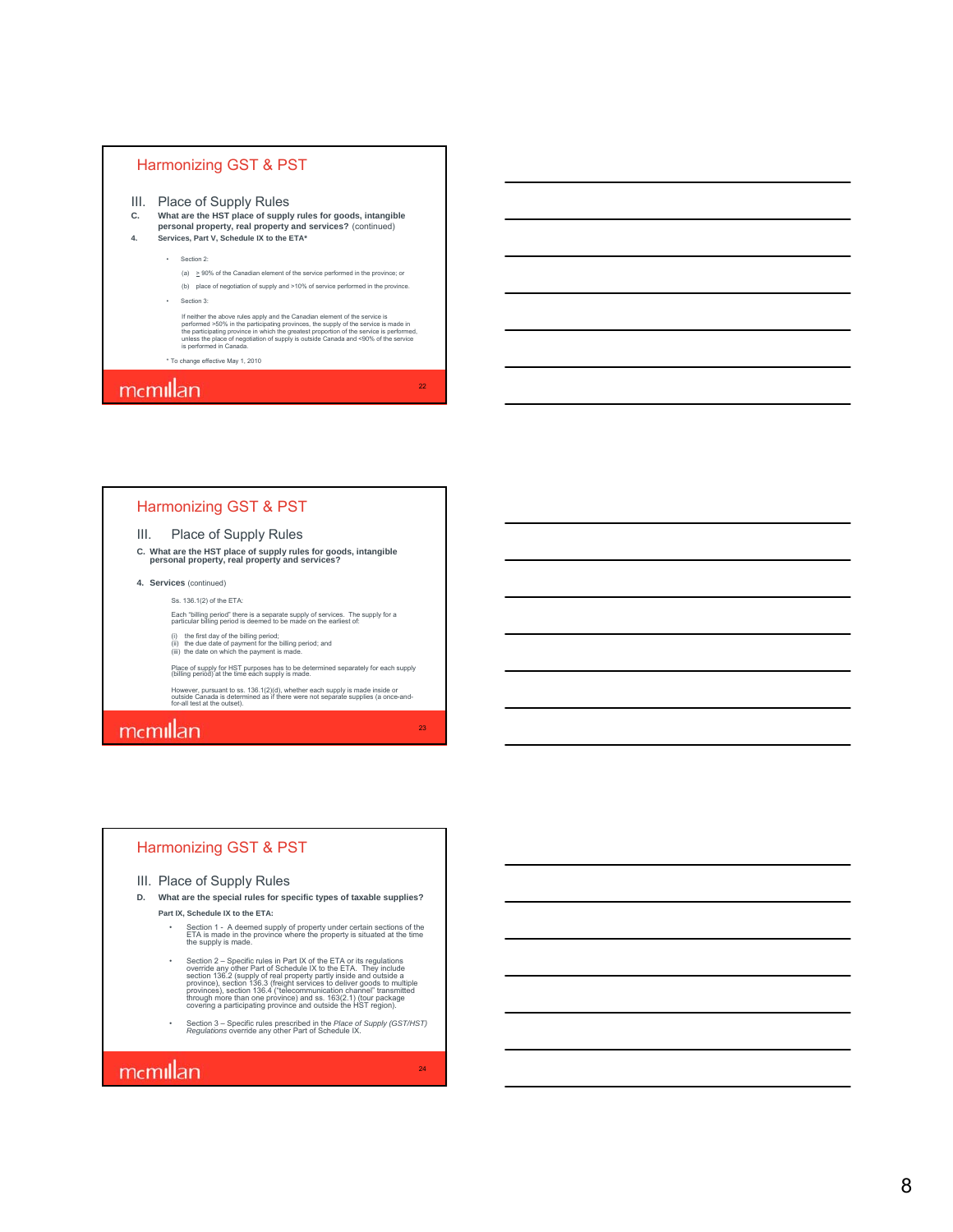#### III. Place of Supply Rules

**D. What are the special rules for specific types of taxable supplies?** (continued)

#### **Part IX, Schedule IX to the ETA:**

- Section 136.2 Provision of real property partly in a province and partly outside the province deemed to be separate supplies.
- Section 136.3 Freight transportation service to deliver property to destinations in a province and outside the province deemed to be separate supplies.
- Section 136.4 Separate supplies of telecommunication services in proportion to the distance transmitted in the province (subject to certain specific rules for calculating).
- Ss. 163(2.1) Part of a "taxable portion" of a tour package deemed to be a<br>separate taxable supply made in a participating province<br>where that participating provinced on its own, would be supplied in<br>the participating pro

25

26

27

### mcmillan

#### Harmonizing GST & PST

#### III. Place of Supply Rules

**D. What are the special rules for specific types of taxable supplies?** (continued)

**Transportation Services, Part VI, Schedule IX to the ETA:** 

Section 2 – (1) Passenger transportation service is part of a continuous journey that<br>originates in the province and the termination and stopovers are all within Canada, or<br>(2) in any other case, the "place of negotiation"

Section 3 – During leg of passenger transportation service between participating HST<br>provinces, for a sale of good or service performed, the supply is made in the<br>participating province in which the leg begins. To be amend

### mcmillan

#### Harmonizing GST & PST

- III. Place of Supply Rules
- **D. What are the special rules for specific types of taxable supplies?**

**Transportation Services, Part VI, Schedule IX to the ETA** (continued):

Section 4 - Supply of transporting individual's baggage or supervising an<br>unaccompanied child made by a supplier of passenger transportation<br>services is made in the province if the related passenger transportation<br>service

- Section 4.1 Issuing, amending, cancelling, etc. a ticket considered made in the<br>same province as the related passenger transportation service<br>(where/as if the service was performed).
- Section 5 Freight transportation service made in the destination province. Remember section 136.3 of the ETA.

**(See for Postage, Part VII, Schedule IX)**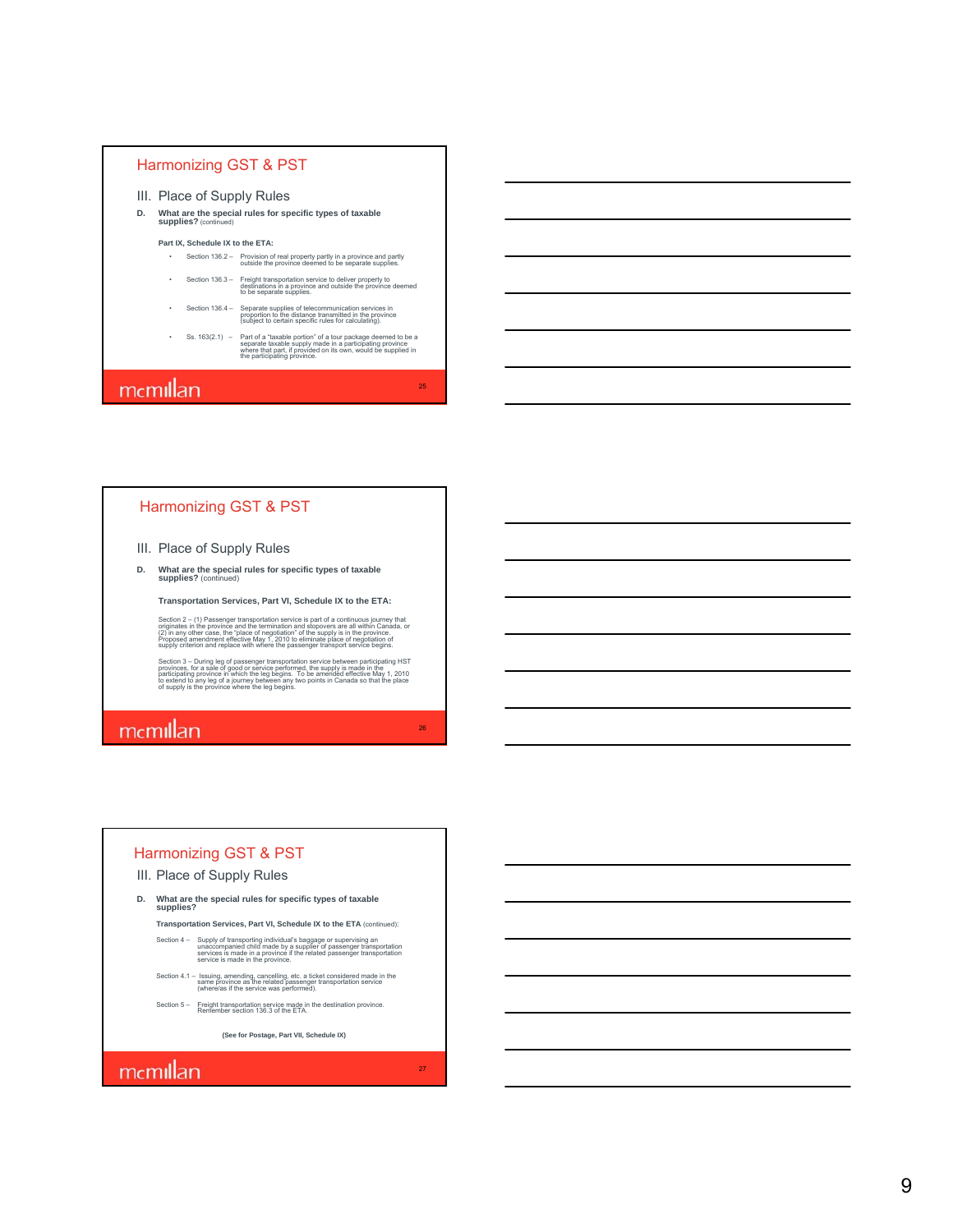- III. Place of Supply Rules
- **D. What are the special rules for specific types of taxable supplies?** (continued) **Telecommunication Services, Part VIII, Schedule IX to the ETA:**

Ss. 2(a) Where telecommunication service of making telecommunication facilities available:

(i) facilities ordinarily located in the province, or (ii) if the facilities not all in one province, the invoice is sent to the province.

- Ss. 2(b) Where other types of telecommunication services, at least 2 out of 3 of the following are in the province:
	- (i) emission (origin), (ii) reception, and (iii) billing location (as defined in section 1), or

the emission is in the province, the reception is outside the province and the "billing location" (as defined in section 1) is not in a province in which emission or reception occurs.

28

29

30

### mcmillan

#### Harmonizing GST & PST

#### III. Place of Supply Rules

**D. What are the special rules for specific types of taxable supplies?** (continued)

**Section 3, Part IX, Schedule IX,** *Place of Supply (GST/HST) Regulations***:**  Section 4, Regs: Customs brokerage services relating to release and accounting of imports

supplied in the province where the imported goods are released. For other services by a<br>customs broker, refer to Part V, Schedule IX. Proposed to be amended effective May 1, 2010 for non-<br>commercial imports only. See detai

Section 5, Regs: Railway rolling stock supplied otherwise than by way of sale

- supplied in the province where the rolling stock is delivered or made available (applies for all lease intervals). Also applies to any renewal period.

Section 6, Regs: Membership supplied to an individual

- where membership rights can be exercised otherwise than exclusively in one province, supplied<br>in the province where the mailing address of the individual is situated. Proposed to be repeated effective<br>May 1, 2010. Place

### mcmillan

#### Harmonizing GST & PST

#### III. Place of Supply Rules

**D. What are the special rules for specific types of taxable supplies?**

**Section 3, Part IX, Schedule IX,** *Place of Supply (GST/HST) Regulations* (continued)**:**

Section 7, Regs: Photographic service or repair service

- supplied in the province where photographic item or repaired good delivered (or sent) under the definition of "delivery" in section 2 of the Regs.
- Section 8, Regs: Service of trustee of RRSP, RRIF or RESP
- supplied to annuitant or subscriber in the province where the mailing address of<br>the annuitant/subscriber is located. Proposed amendment effective May 1, 2010<br>to extend the existing rules to TFSA and DSB.

Section 9, Regs: 1-800 or 1-976 service

- supplied in a province if the call originates in the province. Clarifying amendment proposed.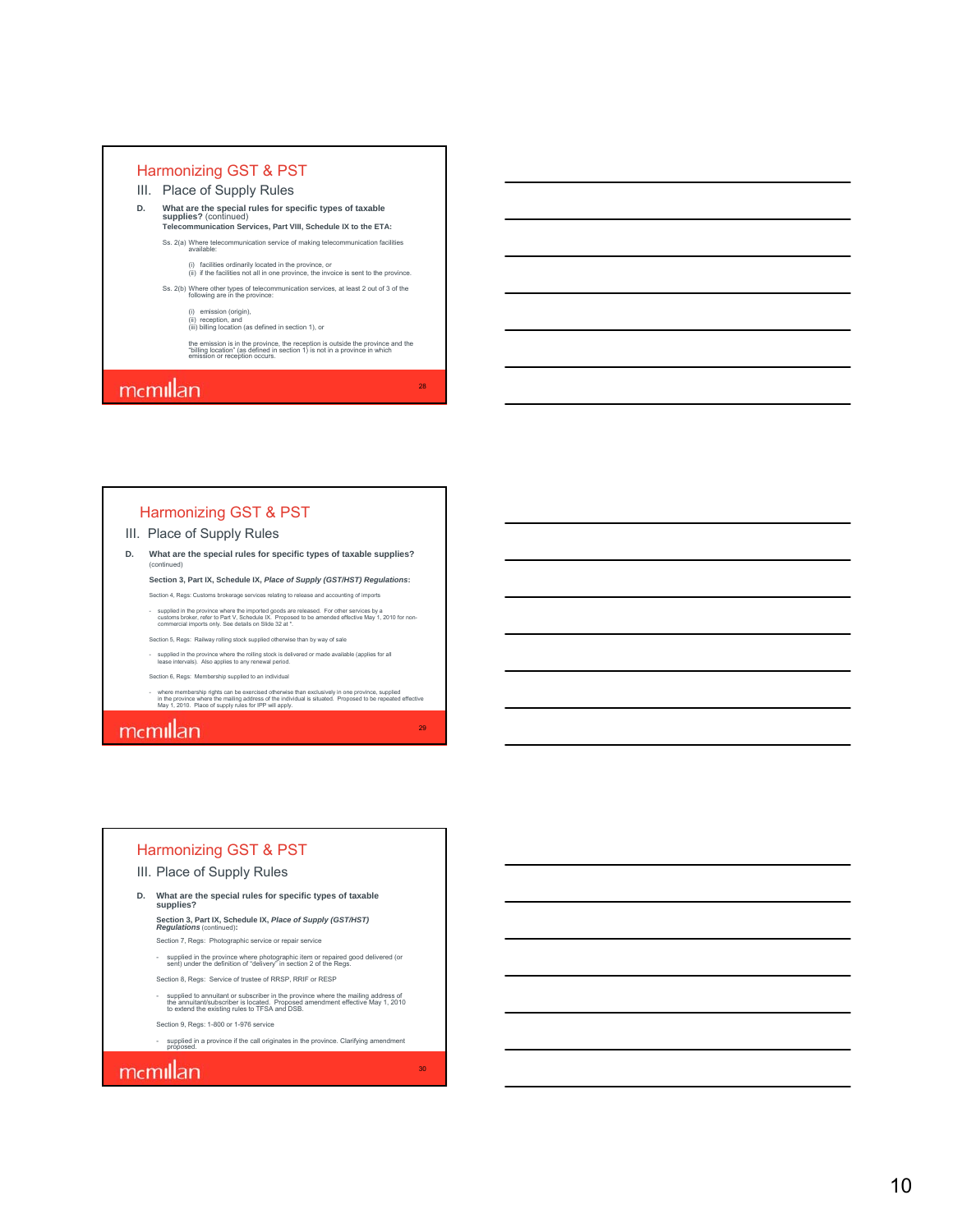- III.Place of Supply Rules
- **D. What are the special rules for specific types of taxable supplies?**
	- **Section 3, Part IX, Schedule IX,** *Place of Supply (GST/HST) Regulations* (continued) **:** Ss. 10(1), Regs: Single "final recipient" (end-user) of "computer-related service" (as defined in section 1 of the Regs) or Internet access
	- a) supplied in the province where the end-user is ordinarily located (if there is a single<br>ordinary location) when accessing the Internet or receiving the service, if the supplier<br>maintains, in the normal course of its bus
	- b) otherwise, based on the mailing address of the direct recipient of the supply, which could be a re-seller as opposed to the end user.
	- Ss. 10(2), Regs: Multiple "final recipients" of "computer-related service" or Internet access
	- a) Where there is as single ordinary location for each of the final recipients, and the<br>supplier, in the normal course of its business, maintains sufficient information to<br>determine those ordinary locations, then the compu
	-

31

32

33

### mcmillan

#### Harmonizing GST & PST III. Place of Supply Rules

- **D. What are the special rules for specific types of taxable supplies?**
	- **Section 3, Part IX, Schedule IX,** *Place of Supply (GST/HST) Regulations* (continued):

Section 11, Regs: Air Navigation Services

- supplied in a province if the flight or leg of the flight, in respect of which<br>the services are performed, originates in the province. Proposed clarifying<br>amendment to refer only to the leg of the flight.

\*Section 4, Regs: Customs Broker Services (continued from Slide 29)

Fiffective May 1, 2010, if the provincial component of HST for a participating<br>province is payable at the border on the non-commercial import into Canada of<br>a good under section 212.1(2) of the ETA (or would be payable if

### mcmillan

#### Harmonizing GST & PST

#### III. Place of Supply Rules

**E. Once the HST is implemented in BC and Ontario effective July 1, 2010, what rules will change?** \*

February 25, 2010 release by the Department of Finance without draft *regulations* :

- Significant changes proposed to be made to the place of supply rules for intangible personal property and services.
- "Place of negotiation of supply" eliminated as a criterion.
- More reliance on where the "recipient" of the taxable supply is located.
- \*To take effect for taxable (other than zero-rated) supplies made in Canada on or after May 1, 2010. In certain specified circumstances, may apply to such taxable supplies made before May 1, 2010.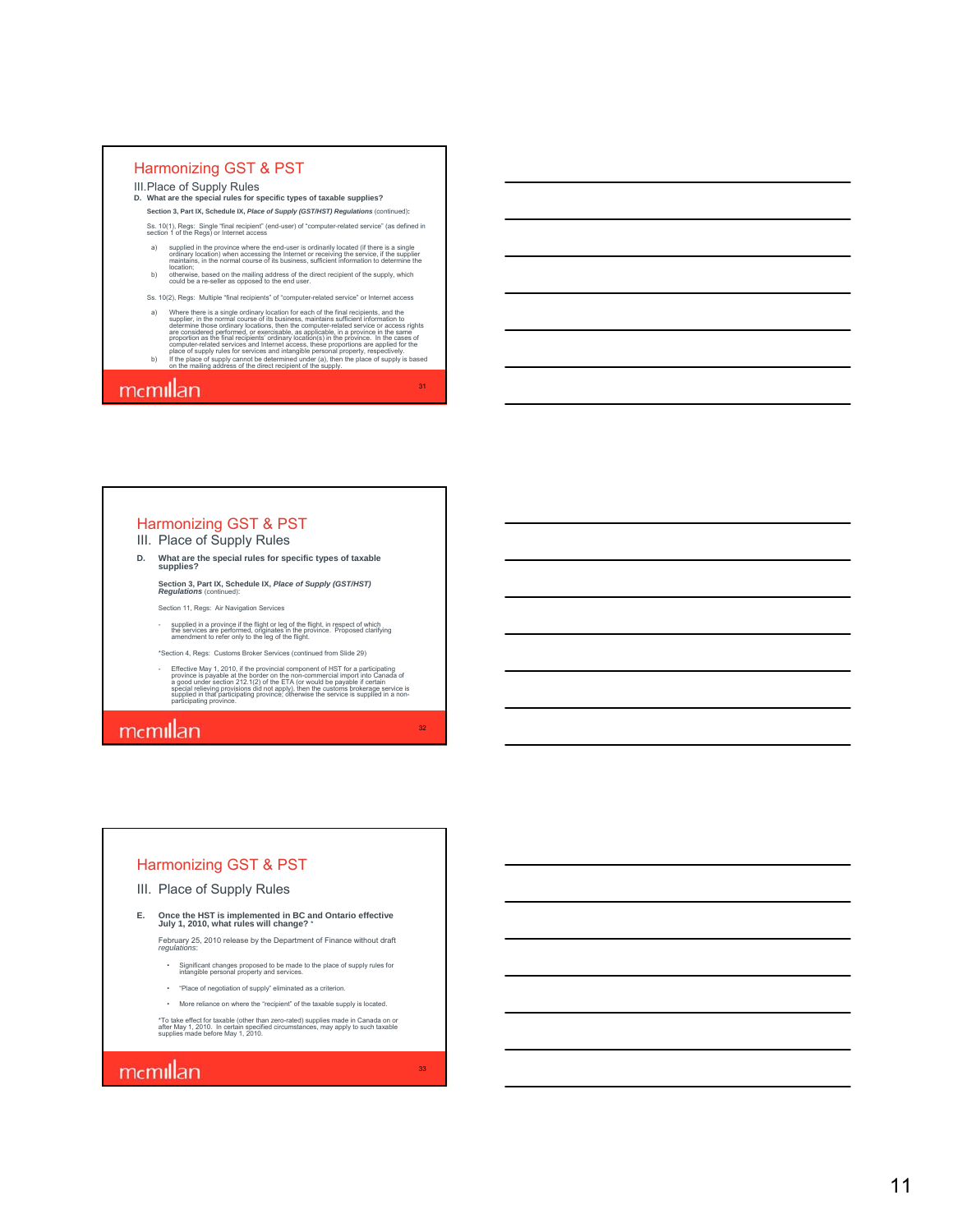- III. Place of Supply Rules
- **E. What are the proposed rules to take effect May 1, 2010?** (continued)
- **I. Intangible Personal Property, General Rules**
	- IPP that can be used in Canada and can **only be** used >50% in the participating provinces is supplied in a participating province.
	- IPP that can be used in Canada and **only be** used >50% outside the participating provinces is supplied in a non-participating province.

34

35

36

### mcmillan

#### Harmonizing GST & PST

- III. Place of Supply Rules
- **E. What are the proposed rules to take effect May 1, 2010?**
- **I. Intangible Personal Property, General Rules** (continued)
	- Where the Canadian rights can only be used >50% in the participating provinces, the participating province which has the greatest proportion of those rights, if any, that can be specifically limited to, or only used in,
	- If the above rules are not determinative, then need to consider the following Rules 1, 2 and 3.

# mcmillan

#### Harmonizing GST & PST

III. Place of Supply Rules

- **E. What are the proposed rules to take effect May 1, 2010?**
- **I.** Intangible Personal Property, General Rules (continued)

Rule 1:

If the consideration is <\$300, made in a participating province if the<br>supply is made through a supplier's PE in the province in the presence of<br>a representative of the recipient or through a vending machine in the<br>provinc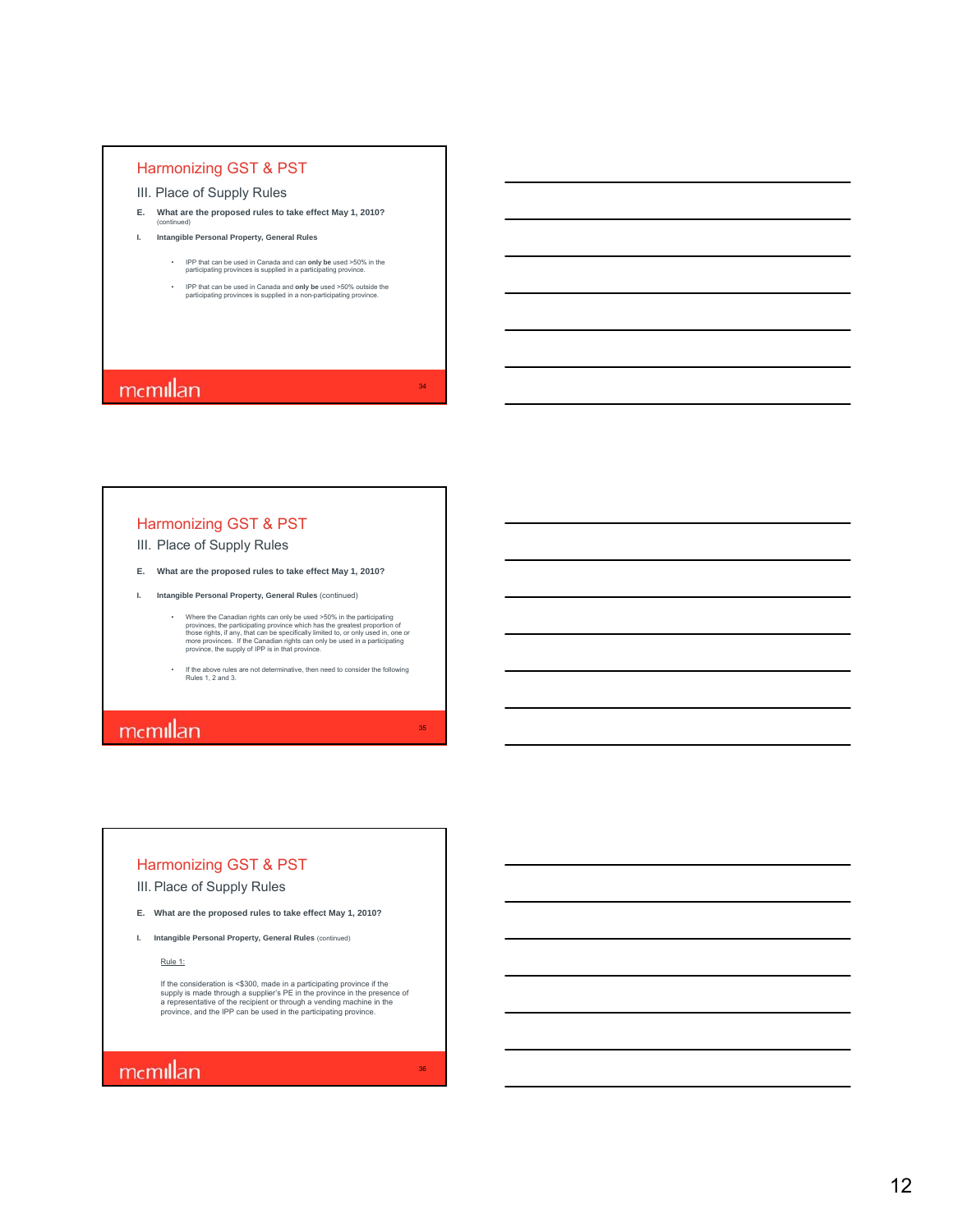

#### III. Place of Supply Rules

**E. What are the proposed rules to take effect May 1, 2010?**

**I. Intangible Personal Property, General Rules** (continued)

Rule 3:

If neither Rule 1 nor 2 applies, the supply of the IPP is deemed to be made<br>in the participating province with the highest provincial tax rate between or<br>among the participating provinces in which the IPP can be used; if t more such provinces have the highest rate (8%), use that rate.

37

38

39

# mcmillan

#### III. Place of Supply Rules Harmonizing GST & PST

**E. What are the proposed rules to take effect May 1, 2010?**

**I. Intangible Personal Property, General Rules** (continued)

Where IPP is not limited to >50% use in either the participating or non-participating provinces, then need to consider the following rules 1, 2 and 3. Rule 1:

Where consideration <\$300, parallels Rule 1 previously recited. Could, however, be either a participating or non-participating province.

Rule 2:

If Rule 1 does not apply, parallels Rule 2 previously recited. Could, however, be either a participating or a non-participating province.

Rule 3:

If neither Rule 1 nor 2 applies, parallels Rule 3 previously cited. Note, by default, supply of IPP considered made in a participating province.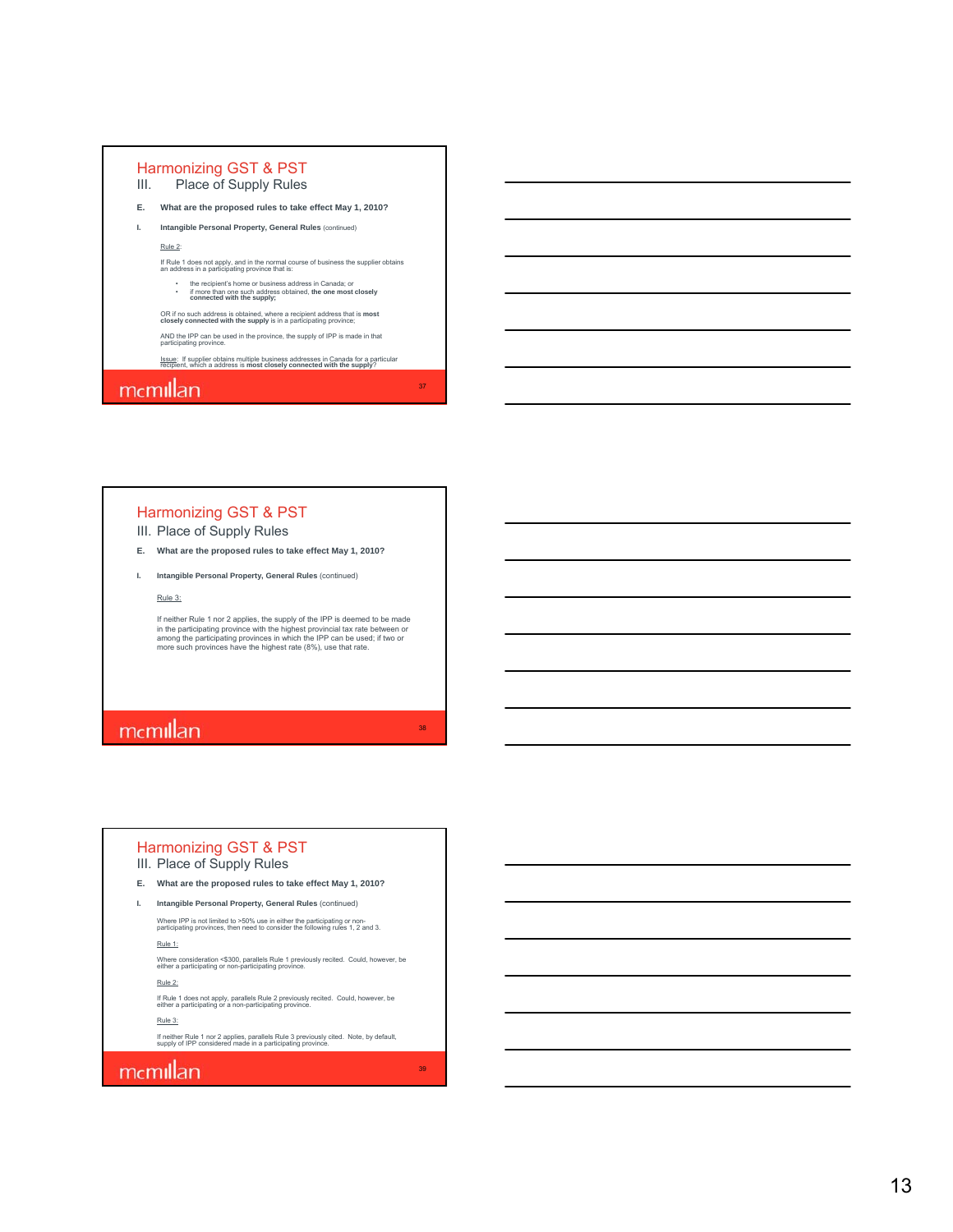#### III. Place of Supply Rules

- **E. What are the proposed rules to take effect May 1, 2010?**  (continued)
- **II. Intangible Personal Property Relating to Goods, General Rules in Preceding Section I are Not Applicable**
	- PP relating to goods ordinarily located in Canada supplied in a participating<br>province if the goods ordinarily located >50% in the participating provinces. In<br>the participating provinces where the greatest proportion ordin
	- IPP relating to goods ordinarily located in Canada supplied in a non-participating province if the goods ordinarily located >50% in non-participating provinces.

40

41

42

### mcmillan

#### Harmonizing GST & PST

#### III. Place of Supply Rule

- **E.** What are the proposed rules to take effect May 1, 2010?
- **III. Intangible Personal Property Relating to Real Property, General Rules in Preceding Section I are Not Applicable**
	- IP relating to real property supplied in a participating province if the real property that is in Canada is  $>50\%$  in the participating provinces. In the participating province where the greatest proportion of the real
	- If the real property in Canada is otherwise than >50% in the participating provinces, then the IPP is supplied in a non-participating province.

### mcmillan

#### Harmonizing GST & PST

- III. Place of Supply Rules
- **E. What are the proposed rules to take effect May 1, 2010?** (continued)
- **IV.** Intangible Personal Property Relating to Services, General Rules in Preceding Section I *Might be* Applicable
	- If the supplier can determine at the time the supply of IPP is made that the place of supply of all the services would be in particular province, then the supply of the IPP would be made in that province.
	- If the above rule is not determinative, then the general place of supply rules for IPP in preceding Section I applies.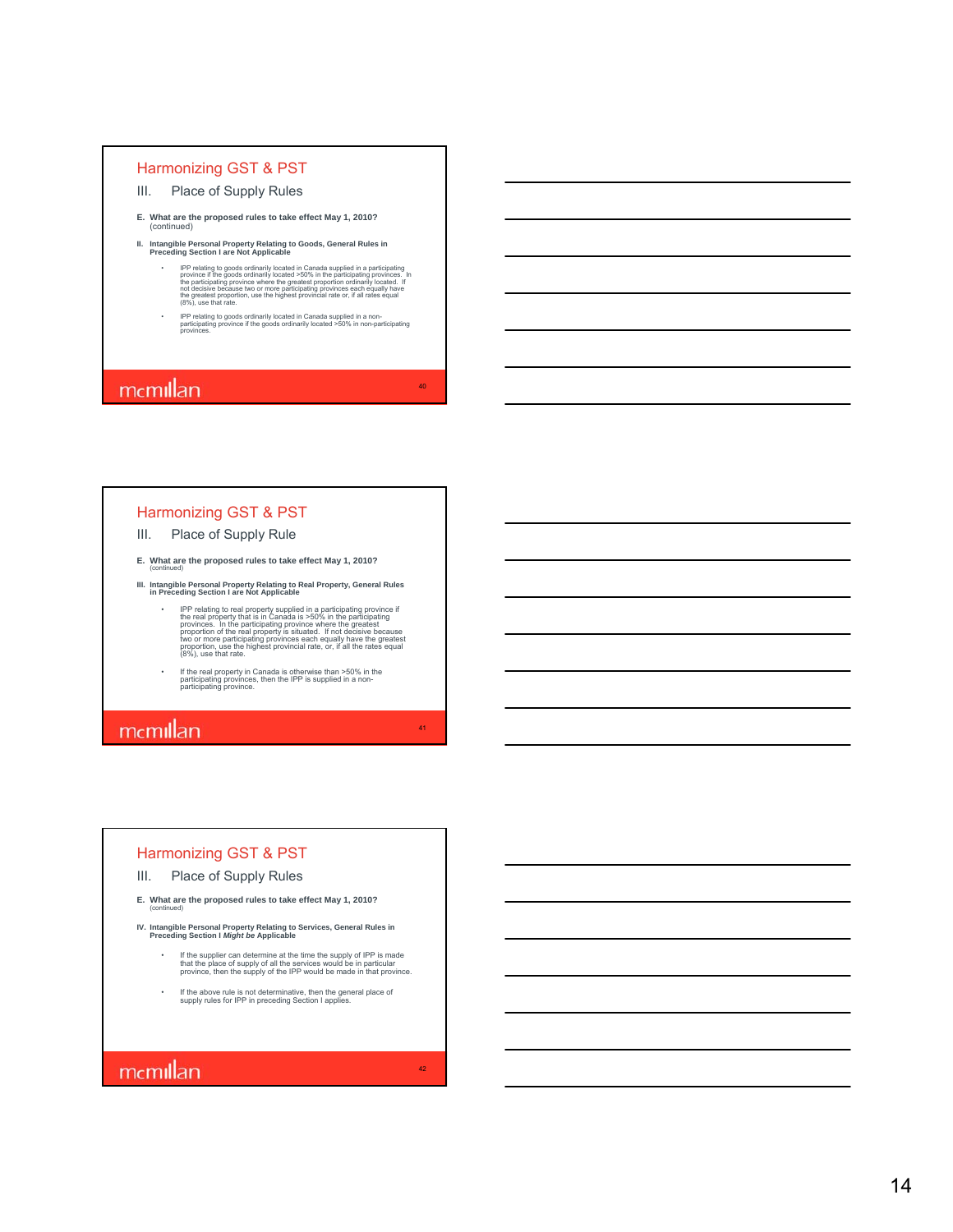- III. Place of Supply Rules
- **E. What are the proposed rules to take effect May 1, 2010?** (continued)
- **I. Services, General Rules**

Rule 1:

Subject to the more specific rules, the supply of a service is made in a province if in the normal course of business the supplier obtains an address in the province that is:

• the recipient's home or business address in Canada; or • if more than one such address obtained, **the one most closely connected with the supply;**

OR if no such address obtained, where a recipient address that is **most closely connected with the supply** is in a province, then the supply is made in that province.

43

44

45

Issue: What if the recipient has multiple business addresses in Canada? Which address is most closely connected with the supply?

### mcmillan

#### Harmonizing GST & PST

III. Place of Supply Rules

- **E. What are the proposed rules to take effect May 1, 2010?**
- **I. Services, General Rules** (continued)

If Rule 1 is not determinative, then either Rule 2 (possibly with Rule 3) or Rule 4 applies.

Rule 2:

Where the Canadian element of the service is performed >50% in the participating provinces, the supply is made in the participating province in which the greatest proportion is performed.

What if the services are equally split between or among two or more participating provinces with the greatest proportion?

#### Rule 3 Tie-breaker:

Supplier in the participating HST province with the highest rate; or if equal (8%), charge that rate.

or Rule 4:

Where the Canadian element of the service is performed otherwise than >50% in the participating provinces, the supply is deemed to be made in a non-participating province.

### mcmillan

#### Harmonizing GST & PST

- III. Place of Supply Rules
- **E. What are the proposed rules to take effect May 1, 2010?**  (continued)
- **II. Personal Services, General Rules in Preceding Section I are Not Applicable**
	- 90% or more performed in the presence of the individual to whom it is rendered (but excluding an advisory, consulting or professional service). An example would be a haircut.
	- The rules parallel the default Rules 2 to 4 for services generally (as explained in the previous slide).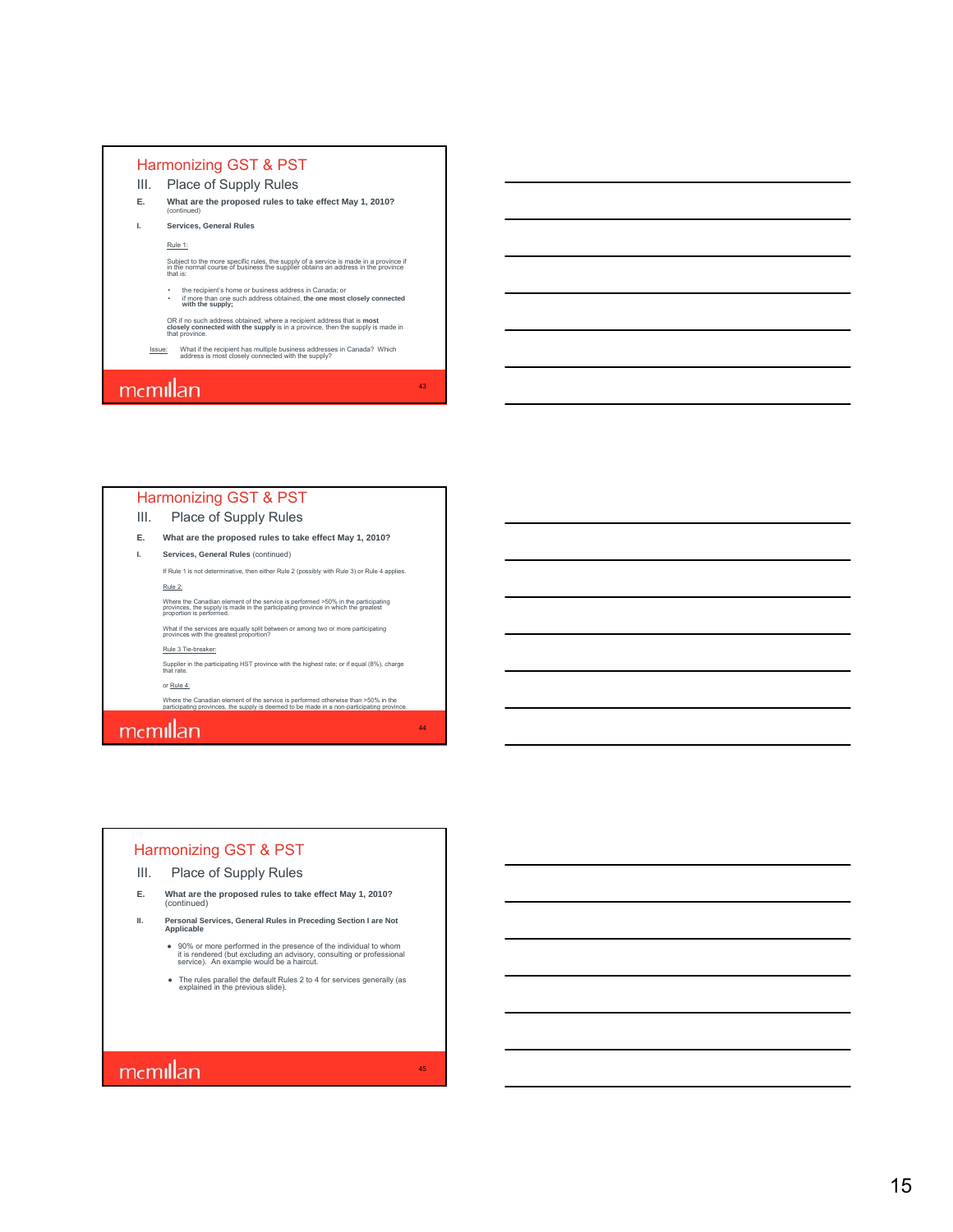- III. Place of Supply Rules
- **E. What are the proposed rules to take effect May 1, 2010?**  (continued)
- **III. Services in relation to Goods, General Rules in Preceding Section I are Not Applicable**
	- May be overridden by the prescribed rule in Section 7 of the *Place of Supply Regs*. **A. Goods Remaining in the Same Province(s) While Services Performed**
	- 1. Made in a participating province if, in relation to Canadian element of services,<br>>50% of goods in the participating provinces. Made in the participating province in<br>which the greatest proportion of the goods is situate What if the goods are split equally between or among two or more participating provinces each having the highest proportion?

#### Tie-breaker:

Supplied in participating province with the highest tax rate; or if equal (8%), charge that rate. OR

46

47

48

2. **Made in a non-participating province if, in relation to Canadian element of services, goods are otherwise than >50% in the participating provinces.**

### mcmillan

#### Harmonizing GST & PST

- III. Place of Supply Rules
- **E. What are the proposed rules to take effect May 1, 2010?** (continued)
- **III. Services in relation to Goods, General Rules in Preceding Section I**<br>are Not Applicable (continued)<br>B. Goods Not Remaining in the Same Province(s) While Services Performed
	-
	- **1. Made in a participating province if, in relation to Canadian element of service,**
		- (a) goods are >50% in the participating provinces at any time (all times) the service is<br>performed; (b) the service is performed >50% in the participating provinces, and<br>(c) the greatest proportion of the services in the p
		- What if the goods are split equally between or among two or more participating provinces each having the highest proportion?

#### Tie-breaker:

- Supplied in participating province with the highest tax rate; or if equal (8%), charge that rate.
- OR **2. Made in a non-participating province if, in relation to Canadian element of service,**
	- (a) goods are otherwise than >50% in the participating provinces at any time the service<br>is performed; or<br>(b) the service is performed otherwise than >50% in the participating provinces.

### mcmillan

#### Harmonizing GST & PST

#### III. Place of Supply Rules

- **E. What are the proposed rules to take effect May 1, 2010?**  (continued)
- **IV. Services in relation to Real Property, General Rules in Preceding Section I are Not Applicable**
	- **1. Where >50% of the real property situated in Canada is in the participating provinces, the participating province in which the greatest proportion of the real property is situated.**
		- What if the real properties are equally split between or among two or more participating provinces each having the highest proportion?
- Tie-Breaker:
	- Supplied in participating province with the highest tax rate; or if equal (8%), charge that rate.
- OR **2. Where otherwise than >50% of the real property situated in Canada is in the participating provinces, made in a non-participating province.**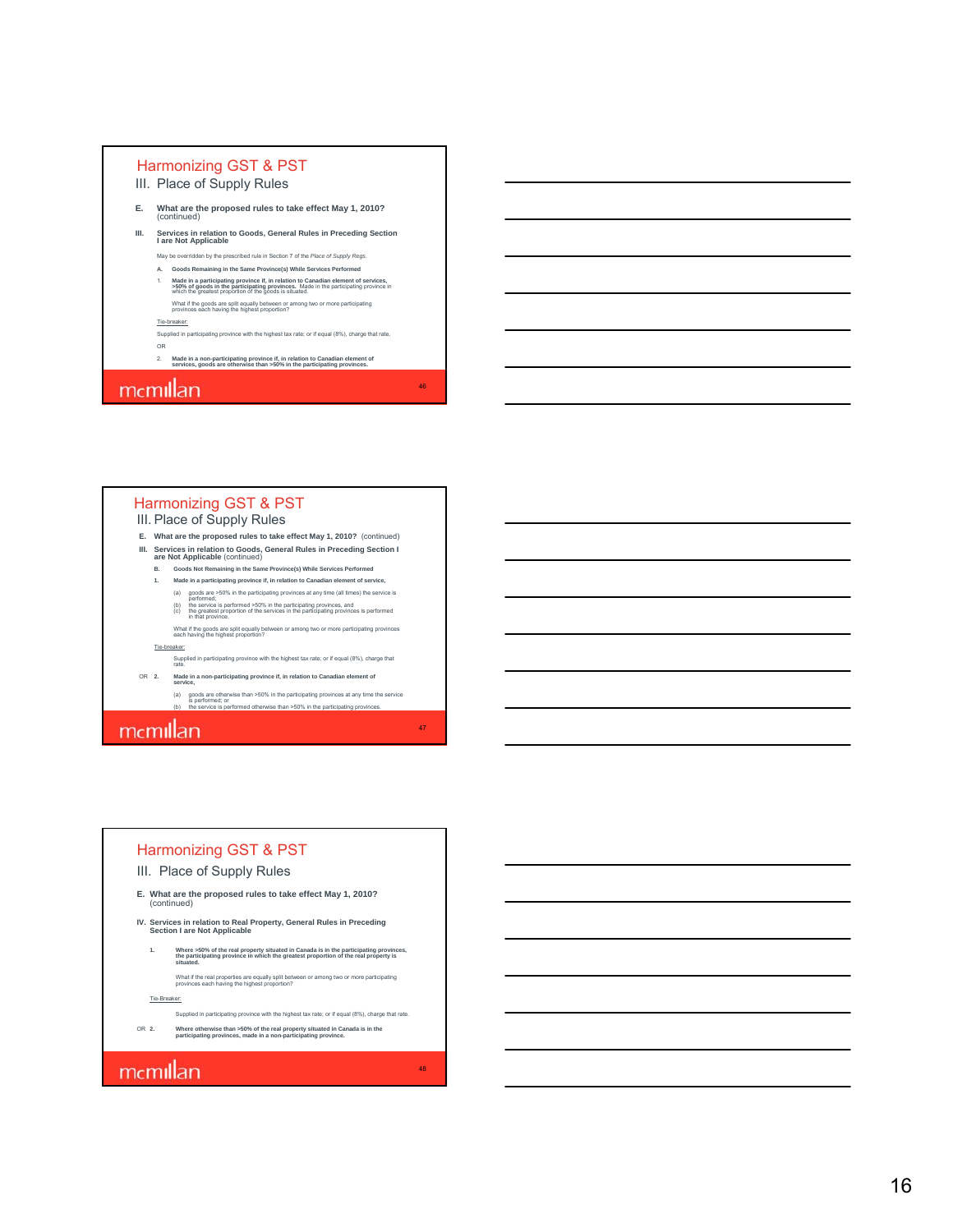- III. Place of Supply Rules
- **E. What are the proposed rules to take effect May 1, 2010?**  (continued)
- **V. Services related to a Location-Specific Event, General Rules in Preceding Section I are Not Applicable** Performance, festival, ceremony, convention, conference, symposium or similar event. Performed >50% at an event location in a province considered supplied in that province.
- **VI. Litigation Services, General Rules in Preceding Section I** *Might be* **Applicable** Before the commencement of litigation, subject to the general rules in Part I. Once the litigation is commenced, supplied in the province in which the litigation is undertaken.

49

51

### mcmillan



#### Harmonizing GST & PST

#### III. Place of Supply Rules

First Case Study, Analysis:

- For the purpose of determining whether services are supplied inside or outside<br>Canada, all the services performed are treated as one supply pursuant to<br>ss. 315.1(2)(d) of the ETA. Made inside Canada pursuant to ss.142(1)(g
- For the purpose of determining whether or not services supplied in Canada are supplied in a participating HST province, the services performed each monthly billing period are treated as a separate supply of services mad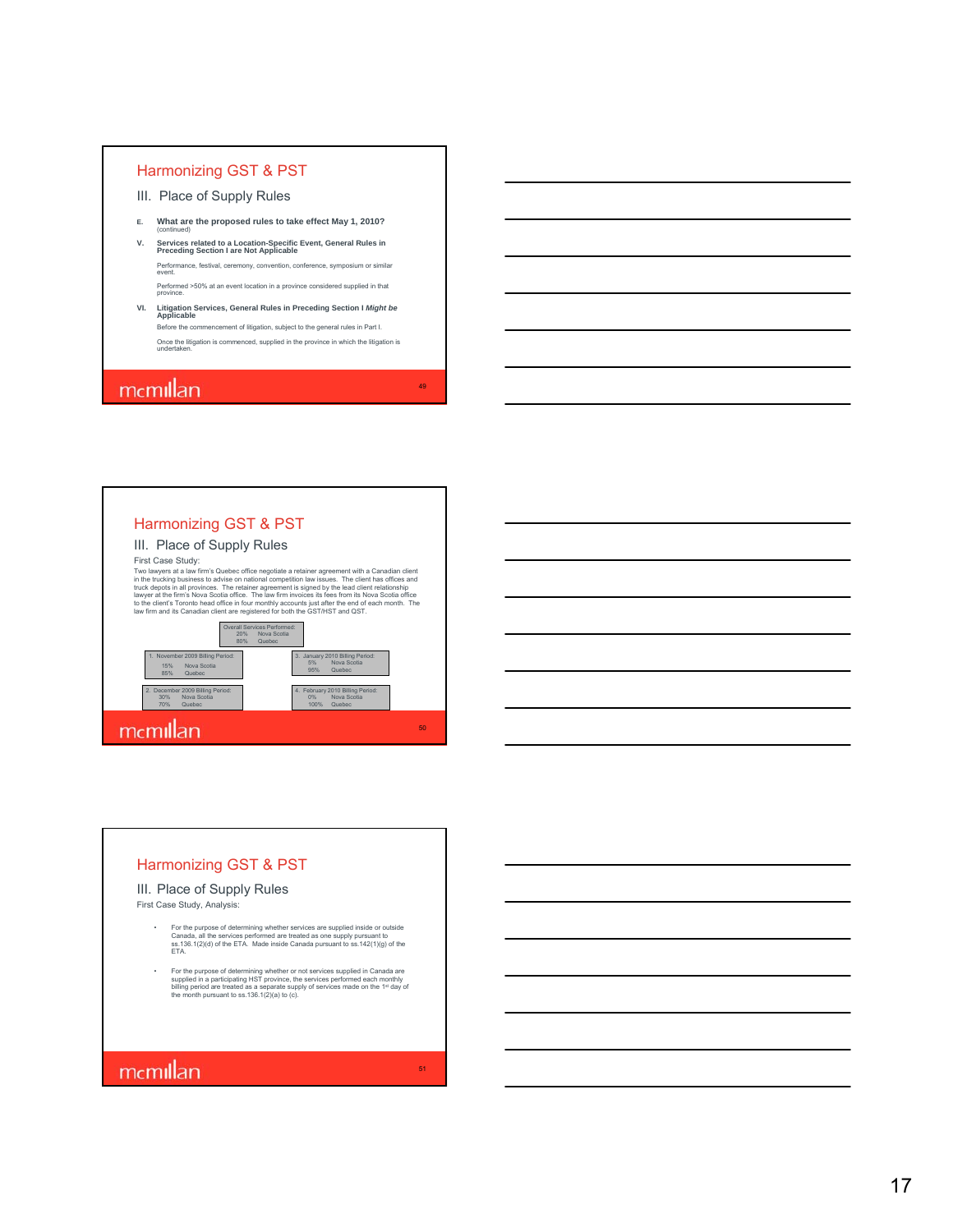| Ш.<br>First Case Study, Analysis (continued):<br>Section 2. Part V. Schedule IX | <b>Place of Supply Rules</b>                                                                                                                                                                                                                                    |
|---------------------------------------------------------------------------------|-----------------------------------------------------------------------------------------------------------------------------------------------------------------------------------------------------------------------------------------------------------------|
| November 2009:                                                                  | Where is the "place of negotiation"? Is it Nova Scotia or<br>Quebec? If it is Nova Scotia, HST applies. If it is Quebec, GST<br>and QST apply (subject to zero-rating export relief from QST).<br>Quebec's place of supply rules harmonized with those for HST. |
| December 2009:                                                                  | Same analysis as above.                                                                                                                                                                                                                                         |
| January 2010:                                                                   | GST and QST apply (subject to zero-rating export relief from<br>QST) because ≥ 90% of service performed in Quebec.                                                                                                                                              |
| February 2010:                                                                  | Same analysis as immediately above.                                                                                                                                                                                                                             |
|                                                                                 | Another issue to consider: Is the evaluation of where the services are performed a<br>quantitative or qualitative criterion?                                                                                                                                    |

### mcmillan

### Harmonizing GST & PST

III. Place of Supply Rules Second Case Study:

Exact same facts as in the First Case Study, except that the four monthly billing periods relate to services performed in July, August, September and October 2010.

# memillan

### Harmonizing GST & PST

#### III. Place of Supply Rules Second Case Study, Analysis (continued):

None of the legal services is performed by the law firm in Ontario; yet under Rule 1 of the general place of supply for services, the taxable services could be considered supplied in Ontario. The client's Toronto head office in Ontario may be the client's address most closely<br>connected with the Canadian competition law services. Since the law firm has obtained this<br>address in the normal course of its b fees.

# memillan

52

53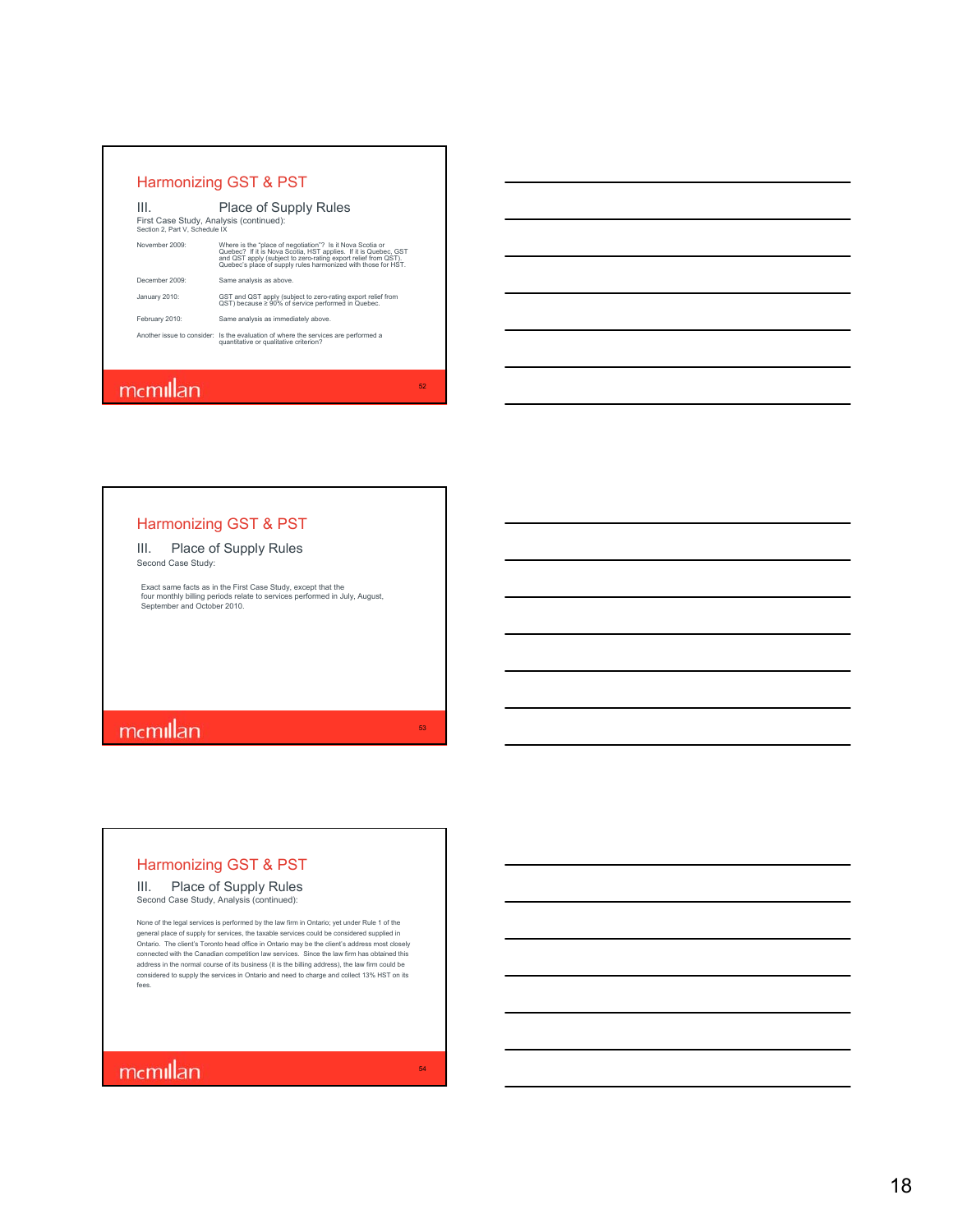III. Place of Supply Rules Third Case Study:

A supplier in Alberta ("Alberta Co") leases office equipment through Canada. In August 2010, Alberta Co enters into an agreement to lease computers for 1 year to a company with offices in Vancouver and Calgary ("Office Co"). The lease payments are due monthly on the 1st day of each month. Office Co asks Alberta Co to send the computers to its Calgary office<br>where it intends to use them. Unknown to Alberta Co, Office Co moves the computers to its Vancouver office in the middle of the fourth month of the lease for the remainder of the 1 year lease term. Supplier Co and Alberta Co are both registered for the GST/HST.

55

56

57

### mcmillan

#### Harmonizing GST & PST

#### III. Place of Supply Rules Third Case Study, Analysis:

- For the purpose of determining whether the lease of the computers is<br>supplied inside or outside Canada, there is considered to be one<br>supply pursuant to ss.136.1(1)(d) of the ETA. Made inside Canada<br>pursuant to ss.142(1)(b
- For the purpose of determining whether or not the lease of the computers occurs in a participating HST province, the lease of the computers each month is treated as a separate supply made on the 1st day of the month pursu

### mcmillan

#### Harmonizing GST & PST

#### III. Place of Supply Rules Third Case Study, Analysis (continued):

- GST applies to the lease payments made for the 1<sup>st</sup> to 4<sup>th</sup> months inclusive. *"Or*dinary<br>location" of the computers in Alberta when the separate supplies are made on the 1¤<br>day of each of these 4 months. See ss. 2(b)
- 12% HST applies to the last 8 monthly lease payments because the "ordinary location" of the computers is in BC on the 1st day of each of the last 8 months. See ss. 2(b)(ii), Part II, Schedule IX.

es to Consider:

- H) How could the lessor protect itself from being unaware that it needs to charge and<br>collect HST on the last 8 months rent? The parties could agree to the "ordinary<br>location" of the computers being in Calgary when each mo
- 2) What if the first 6 months rent are due and prepaid under the lease at the beginning of<br>the lease term and the last 6 months rent are due and prepaid at the beginning of the<br> $7^{\text{th}}$  month?
- 3) What if the lessor is registered for the GST/HST but is situated outside Canada and arranges on behalf of Alberta Co with a common carrier for shipment of the computers to Calgary on an F.O.B. U.S.–origin basis?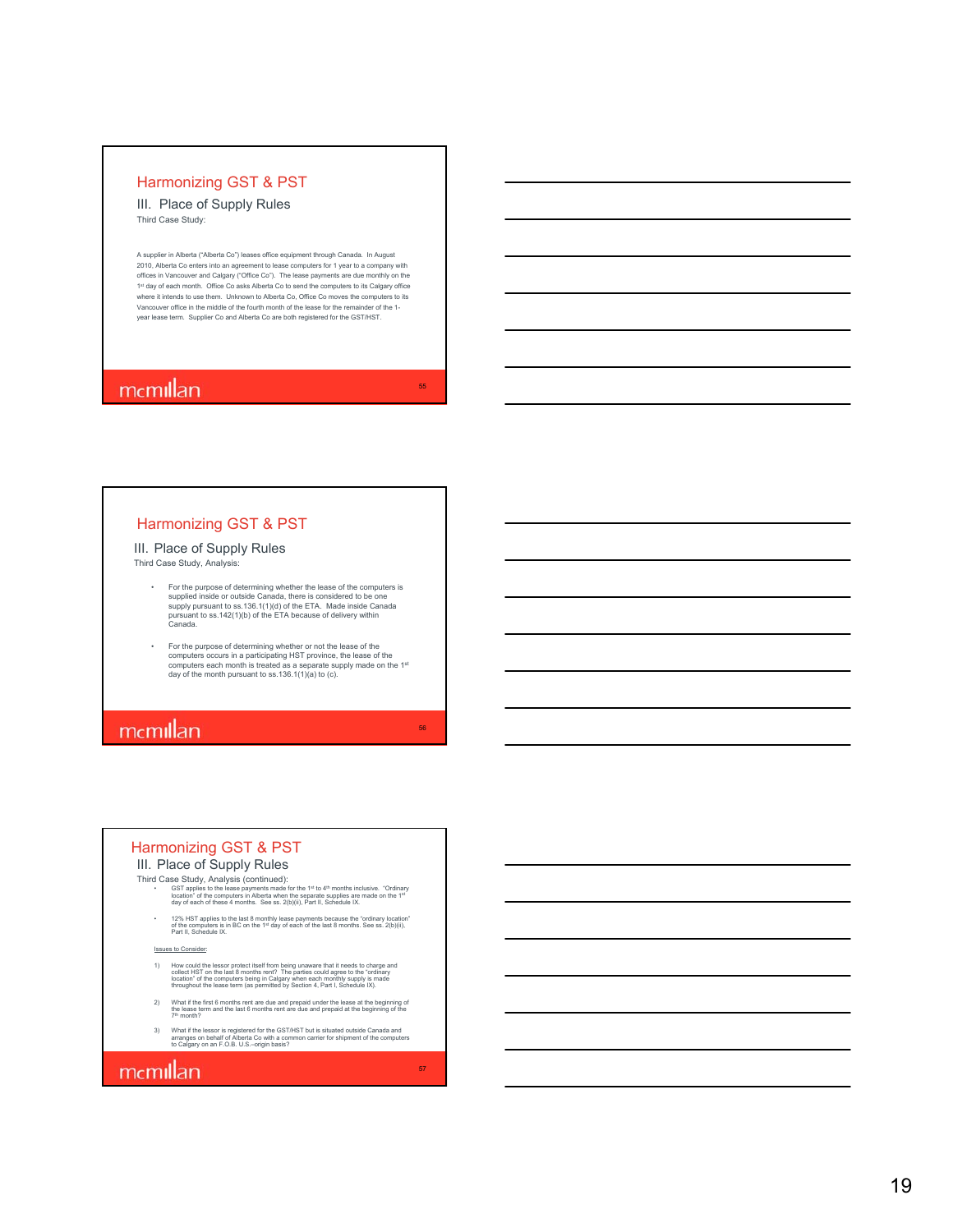#### III. Place of Supply Rules Fourth Case Study, Analysis:

A Canadian telecommunication provider registered for the GST/HST charges internet access fees to a human resources company ("HR Company") with<br>offices in Toronto (Ontario), Winnipeg (Manitoba) and Edmonton (Alberta). The<br>internet access is limited to use by HR Company at its Winnipeg and Edmont

58

59

60

Does GST or HST apply to the fees?

### mcmillan

#### Harmonizing GST & PST

#### III. Place of Supply Rules

Fourth Case Study, Analysis (continued):

Ss. (10(1) of the *Place of Supply* (GST/HST) Regulations is applicable. Since the SHC Company ordinarily accesses the Internet from Winnipeg and Edmonton, there is no single ordinary location at which HR Company avails it place of supply?

# mcmillan

#### Harmonizing GST & PST

### III. Place of Supply Rules

Fifth Case Study:

While on vacation in Banff, Alberta, a student normally residing in London,<br>Ontario purchases a rail pass for \$250 at a Via Rail outlet. The pass entitles the<br>student to unlimited rail travel anywhere in Canada for 60 days

Does Via Rail charge and collect GST or HST?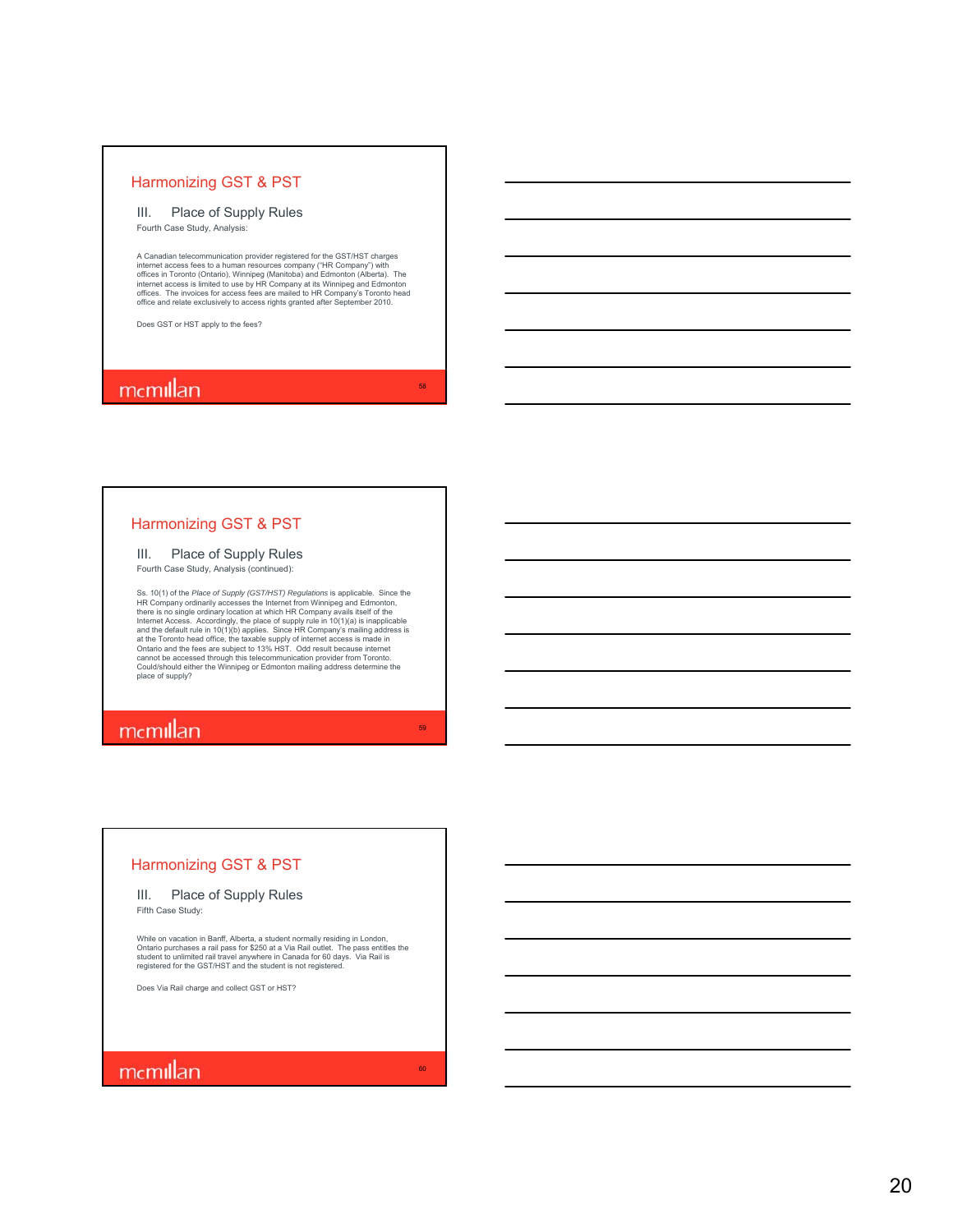#### III. Place of Supply Rules Fifth Case Study, Analysis:

The provision of the Via Rail pass could be considered a taxable supply of IPP relating to services (granting rights to utilize rail passenger transportation services). Since at the time of supply of the Via Rail pass, the supplier cannot determine a single province in which the services will be supplied under the relevant passenger transportation service place of supply rules, Via Rail should revert to the general IPP place of supply rules. Since the supply of the Via Rail pass is made in the presence of the student recipient at Via Rail's PE in Banff, Alberta, the place of supply is in Alberta. Via Rail should charge and collect the 5% GST.

61

62

63

### mcmillan

#### Harmonizing GST & PST

III. Place of Supply Rules Fifth Case Study, Analysis (continued):

1. What if Via Rail sells the pass for \$350?

2. What if the pass sold for \$150 and is limited to travel in BC?

3. What if the pass sold for \$400 and is limited to travel within Manitoba and Ontario? It can be used for travel in and between both provinces, or exclusively in either province.

### mcmillan

#### Harmonizing GST & PST

#### III. Place of Supply Rules Sixth Case Study:

A Canadian exploration company registered for the GST/HST holds exploration rights relating to 10,000 acres of real property situated in BC, 10,000 acres in<br>Northern Ontario, 50,000 acres in Alberta and 100,000 acres in Wyoming, USA.<br>A Saskatchewan geologist registered for the GST/HST is hired in

Where are the geologist's taxable supplies of services made? What are his obligations regarding charging and collecting GST or HST?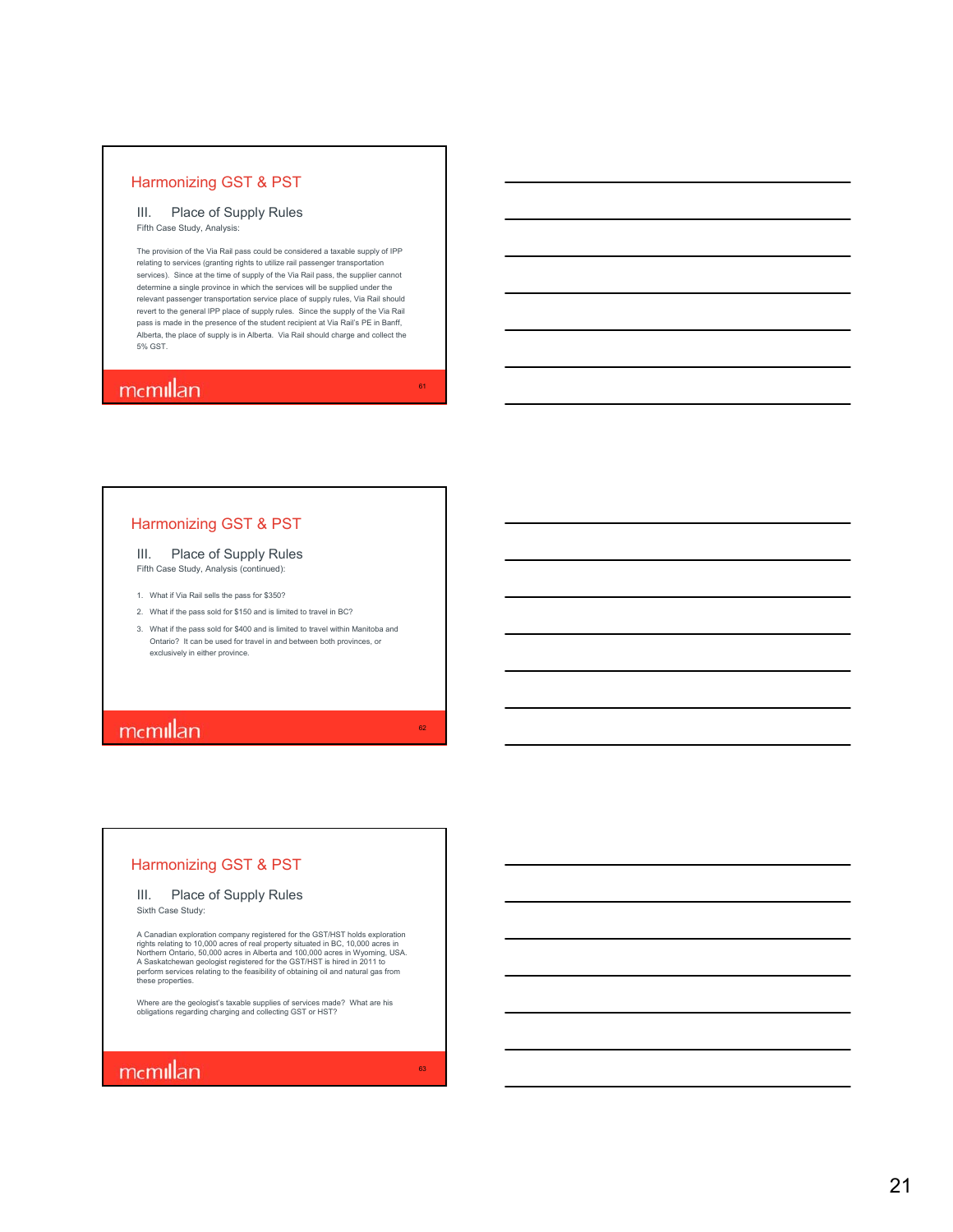#### III. Place of Supply Rules Sixth Case Study, Analysis:

The proportion of the services in relation to the real property situated out Canada<br>and the portion of the services relating to the real property situated outside<br>Canada are each deemed to be separate supplies of services.

64

65

66

### mcmillan

#### Harmonizing GST & PST

### III. Place of Supply Rules

Sixth Case Study, Analysis (continued):

No GST or HST should be charged and collected on the portion of the fees relating to the U.S. real property. The Canadian real property is otherwise than primarily in the participating HST provinces so the geology services are deemed to be supplied in a non-participating province. GST, therefore, applies to the proportion of the fees relating to the Canadian real property.

### mcmillan

#### Harmonizing GST & PST

#### III. Place of Supply Rules Sixth Case Study, Analysis (continued):

What if during one particular billing period the services performed relate only to real property in Ontario? or in BC and Wyoming? or in Northern Ontario and BC?

Consider the application of ss.136.1(2) of the ETA. The provincial place of supply of the geology services may vary by billing period.